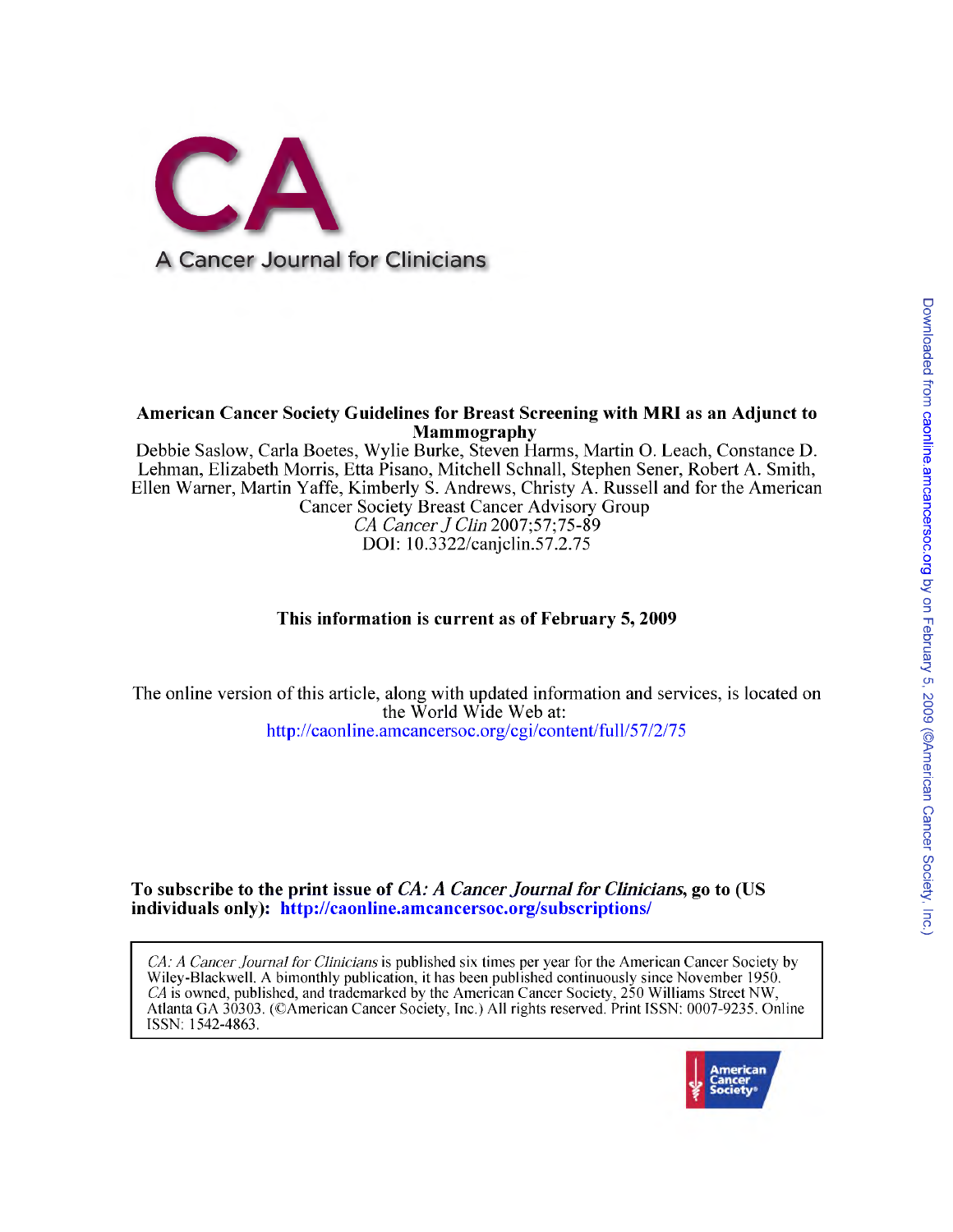# American Cancer Society Guidelines for Breast Screening with MRI as an Adjunct to Mammography

Debbie Saslow, PhD; Carla Boetes, MD, PhD; Wylie Burke, MD, PhD; Steven Harms, MD; *Martin O. Leach, PhD; Constance D. Lehman, MD, PhD; Elizabeth Morris, MD; Etta Pisano, M D ; Mitchell Schnall, M D , PhD ; Stephen Sener, M D ; Robert A . Smith, PhD ; Ellen Warner, M D ; Martin Yaffe, PhD; Kimberly S. Andrews; Christy A . Russell, M D (for the American Cancer Society Breast Cancer Advisory Group)*

ABSTRACT New evidence on breast Magnetic Resonance Imaging (MRI) screening has become available since the American Cancer Society (ACS) last issued guidelines for the early detection of breast cancer in 2003. A guideline panel has reviewed this evidence and developed new recommendations for women at different defined levels of risk. Screening MRI is recommended for women with an approximately 20-25% or greater lifetime risk of breast cancer, including women with a strong family history of breast or ovarian cancer and women who were treated for Hodgkin disease. There are several risk subgroups for which the available data are insufficient to recommend for or against screening, including women with a personal history of breast cancer, carcinoma in situ, atypical hyperplasia, and extremely dense breasts on mammography. Diagnostic uses of MRI were not considered to be within the scope of this review. *(CA Cancer J Clin 2007;57:75-89.)* © *American Cancer Society, Inc., 2007.*



To earn free CME credit for successfully completing the online quiz based on this article, go to http://CME.AmCancerSoc.org.

#### INTRODUCTION

Mammography has been proven to detect breast cancer at an early stage and, when followed up with appropriate diagnosis and treatment, to reduce mortality from breast cancer. For women at increased risk of breast cancer, other screening technologies also may contribute to the earlier detection of breast cancer, particularly in women under the age of 40 years for whom mammography is less sensitive. The American Cancer Society (ACS) guideline for the early detection of breast cancer, last updated in 2003, stated that women at increased risk of breast cancer might benefit from additional screening strategies beyond those offered to women at average risk, such as earlier initiation of screening, shorter screening intervals, or the addition of screening modalities (such as breast ultrasound or magnetic resonance imaging [MRI]) other than mammography and physical examination. However, the evidence available at the time was insufficient to justify recommendations for any of these screening approaches. The ACS recommended that decisions about screening options for women at significantly increased risk of breast cancer be based on shared decision making after a review of potential benefits, limitations, and harms of different screening strategies and the degree of uncertainty about each.<sup>1</sup>

Although there still are limitations in the available evidence, additional published studies have become available since the last update, particularly regarding Dr. Saslow is Director, Breast and Gynecologic Cancer, Cancer Control Science Department, American Cancer Society, Atlanta, GA.

Dr. Boetes is Professor, Department of Radiology, University Medical Center Nijmegen, Nijmegen, The Netherlands.

Dr. Burke is Chair; and Professor of Medical History and Ethics, University of Washington, Seattle, WA.

Dr. Harms is Radiologist, The Breast Center of Northwest Arkansas, Fayetteville, AR; and Clinical Professor of Radiology, University of Arkansas for Medical Sciences, Little Rock, AR.

Dr. Leach is Professor of Physics as Applied to Medicine: Co-Chairman, Section of Magnetic Resonance; and Co-Director, Cancer Research; UK Clinical Magnetic Resonance Research Group, The Institute of Cancer Research and The Royal Marsden NHS Foundation Trust, Surrey, UK.

Dr. Lehman is Professor of Radiology; and Section Head of Breast Imaging, University of Washington Medical Center and the Seattle Cancer Care Alliance, Seattle, WA.

Dr. Morris is Director, Breast MRI Department of Radiology, Memorial Sloan-Kettering Cancer Center, New York, NY.

Dr. Pisano is Vice Dean for Academic Affairs; Kenan Professor of Radiology and Biomedical Engineering; and Director, UNC Biomedical Research Imaging Center, UNC School of Medicine. University of North Carolina, Chapel Hill, NC.

Dr. Schnall is Matthew J. Wilson Professor of Radiology; and Associate Chair for Research, Department of Radiology, University of Pennsylvania. Philadelphia, PA.

Dr. Sener is Vice Chairman, Department of Surgery, Evanston Northwestern Health Care, Evanston, IL; and Professor of Surgery, Northwestern University Feinberg School of Medicine, Chicago, IL.

Dr. Smith is Director, Cancer Screening, Cancer Control Science Department, American Cancer Society, Atlanta. GA.

Dr. Warner is Associate Professor, Department of Medicine, University of Toronto and Toronto-Sunnybrook Regional Cancer Centre, Toronto, C anada.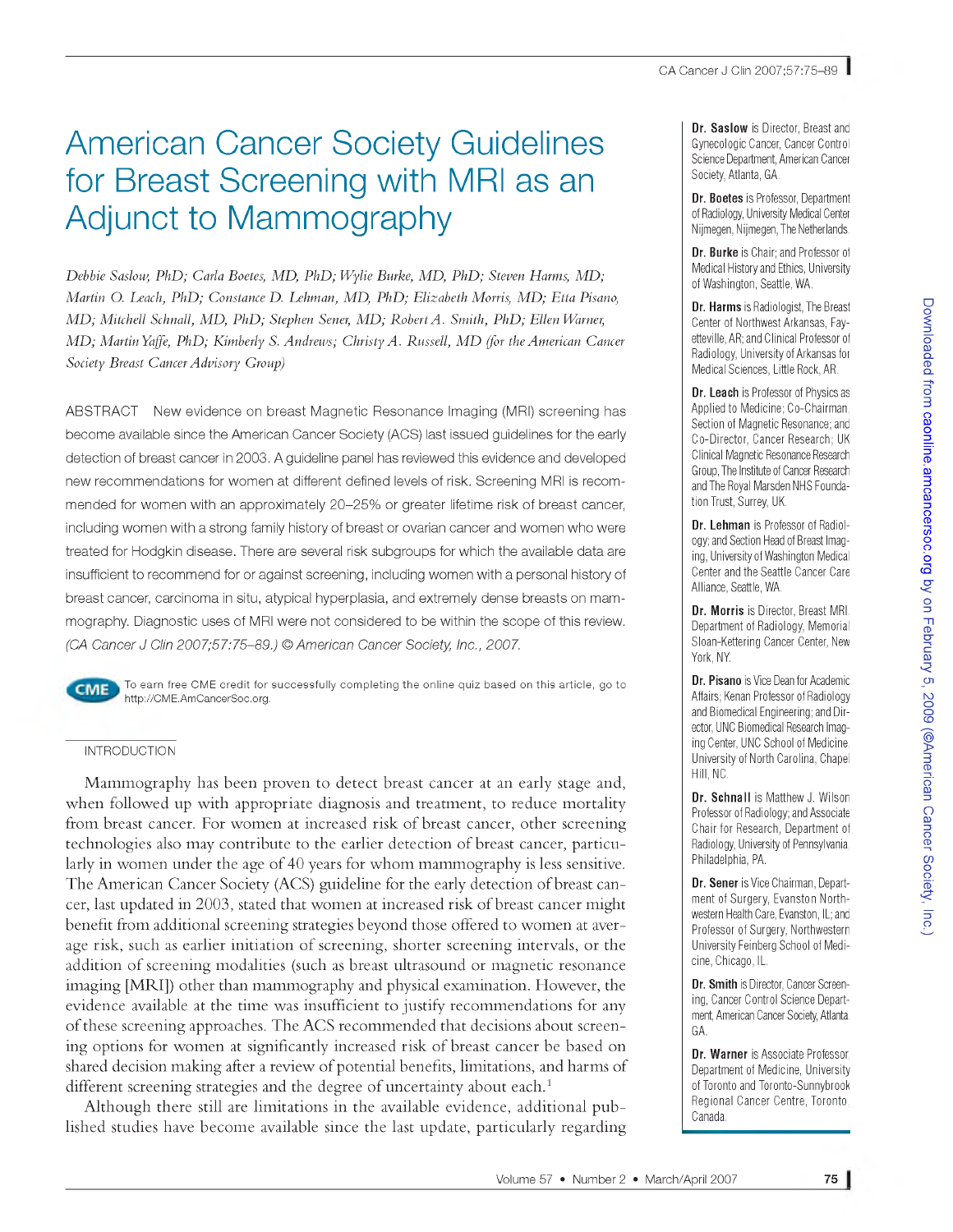Dr. Yaffe is Senior Scientist, Imaging Research, Sunnybrook Health Sciences Centre; and Professor, Departments of Medical Imaging and Medical Biophysics, University of Toronto, Toronto, Canada

Ms. Andrews is Research Associate. Cancer Control Science Department. American Cancer Society, Atlanta, GA.

Dr. Russell is Associate Professor of Medicine, Keck School of Medicine. University of Southern California; and Co-Director of USC/Norris Breast Center, Los Angeles, CA.

This article is available online at http://CA on line.Am Cancer Soc.org

use of breast MRI. The ACS guideline panel has sought to provide additional guidance to women and their health care providers based on these new data.

GUIDELINE DEVELOPMENT

The ACS convened an expert panel to review the existing early detection guideline for women at increased risk and for MRI screening based on evidence that has accumulated since the last revision in 2002 to 2003. Literature related to

breast MRI screening published between September 2002 and July 2006 was identified using MEDLINE (National Library of Medicine), bibliographies of identified articles, and unpublished manuscripts. Expert panel members reviewed and discussed data during a series of conference calls and a working meeting in August, 2006. W hen evidence was insufficient or lacking, the final recommendations incorporated the expert opinions of the panel members. The ACS Breast Cancer Advisory Group members and the National Board of Directors discussed and voted to approve the recommendations.

#### SUMMARY OF RECOMMENDATIONS

Table 1 summarizes the ACS recommendations for breast MRI screening.

## **BACKGROUND**

## **MRI**

MRI utilizes magnetic fields to produce detailed cross-sectional images of tissue structures, providing very good soft tissue contrast. Contrast between tissues in the breast (fat, glandular tissue, lesions, etc.) depends on the mobility and magnetic environment of the hydrogen atoms in water and fat that contribute to the measured signal that determines the brightness of tissues in the image. In the breast, this results in images showing predominantly parenchyma and fat, and lesions, if they are present. A paramagnetic small molecular gadolinium-based contrast agent is injected intravenously to provide reliable detection of cancers and other lesions. Thus, contrast enhanced MRI has been shown to have a high sensitivity for detecting breast cancer in highrisk asymptomatic and symptomatic women, although reports of specificity have been more variable. $2^{-8}$  This high signal from enhancing lesions can be difficult to separate from fat, leading to the use of subtraction images or fat

**TABLE 1 Recommendations for Breast MRI Screening as an Adjunct to Mammography**

| Recommend Annual MRI Screening (Based on Evidence*)<br><b>BRCA</b> mutation<br>First-degree relative of BRCA carrier, but untested<br>Lifetime risk ~20–25% or greater, as defined by BRCAPRO or other models that are largely dependent on family history                                                                                                                                                                                            |  |
|-------------------------------------------------------------------------------------------------------------------------------------------------------------------------------------------------------------------------------------------------------------------------------------------------------------------------------------------------------------------------------------------------------------------------------------------------------|--|
| Recommend Annual MRI Screening (Based on Expert Consensus Opiniont)<br>Radiation to chest between age 10 and 30 years<br>Li-Fraumeni syndrome and first-degree relatives<br>Cowden and Bannayan-Riley-Ruvalcaba syndromes and first-degree relatives                                                                                                                                                                                                  |  |
| Insufficient Evidence to Recommend for or Against MRI Screening t<br>Lifetime risk 15–20%, as defined by BRCAPRO or other models that are largely dependent on family history<br>Lobular carcinoma in situ (LCIS) or atypical lobular hyperplasia (ALH)<br>Atypical ductal hyperplasia (ADH)<br>Heterogeneously or extremely dense breast on mammography<br>Women with a personal history of breast cancer, including ductal carcinoma in situ (DCIS) |  |
| Recommend Against MRI Screening (Based on Expert Consensus Opinion)<br>Women at $<$ 15% lifetime risk                                                                                                                                                                                                                                                                                                                                                 |  |

\*Evidence from nonrandomized screening trials and observational studies.

fBased on evidence of lifetime risk for breast cancer.

^Payment should not be a barrier. Screening decisions should be made on a case-by-case basis, as there may be particular factors to support MRI. More data on these groups is expected to be published soon.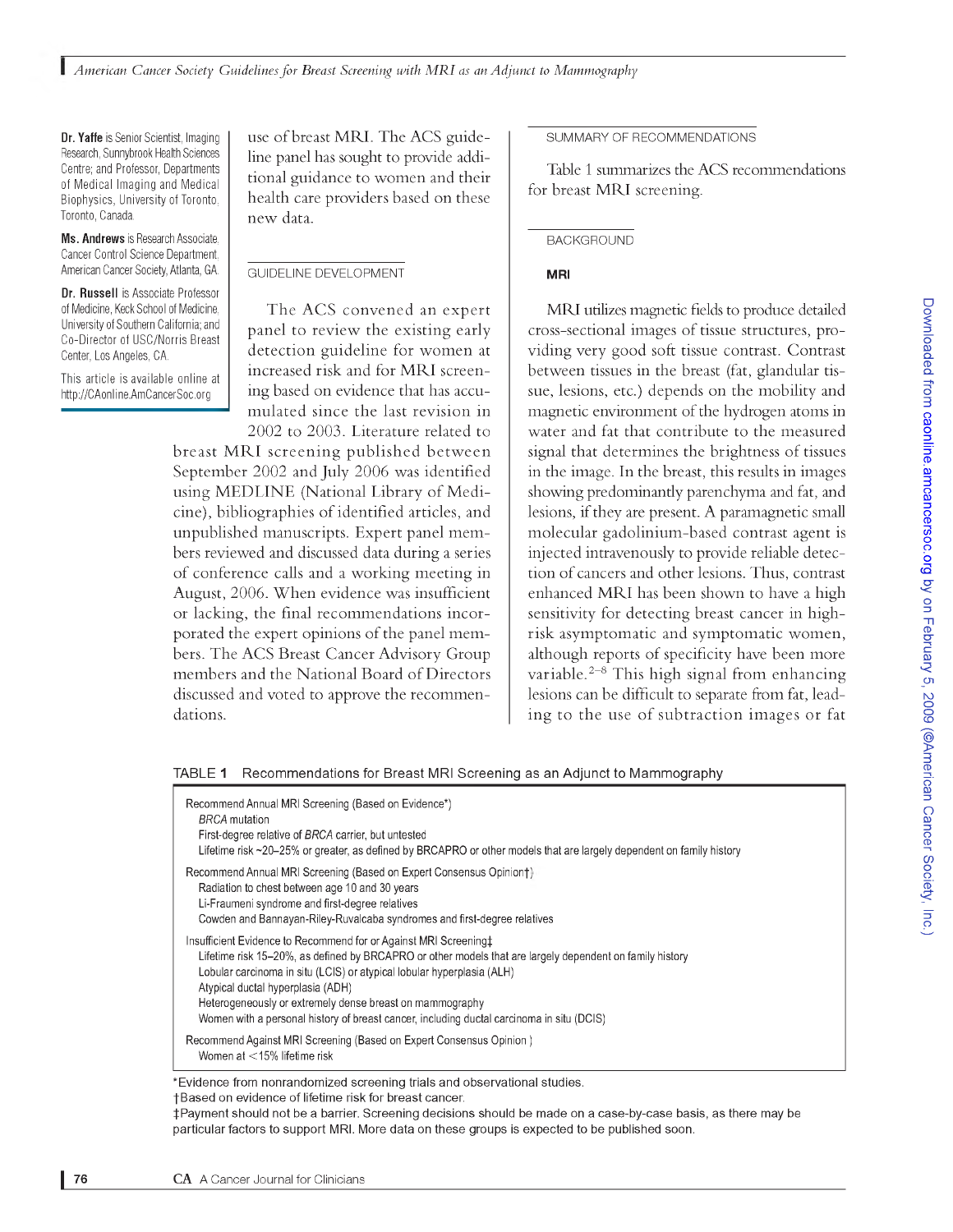suppression, or both, to assess disease. Because parenchymal tissue also enhances, but generally more slowly than malignant lesions, and also because contrast can wash out rapidly from some tumors, it is important to look at images at an early time point after contrast injection (typically 1 to 3 minutes). MRI examinations may involve examining images at one time point or, more often, will collect a preinjection image with sequential sets of images after contrast injection (dynamic contrast-enhanced [DCE]-MRI). Both the appearance of lesions and, where available, the uptake and washout pattern can be used to identify malignant disease and discriminate it from benign conditions.

These techniques, which have been widely employed for assessing symptomatic disease, have recently been shown to provide good sensitivity as a screening tool for breast cancer in women at increased risk based on family history.<sup>9-14</sup> The approach requires appropriate techniques and equipment, together with experienced staff. Higher quality images are produced by dedicated breast MRI coils, rather than body, chest, or abdominal coils.

IDENTIFICATION OF WOMEN WITH A HIGH RISK OF BREAST CANCER

Three approaches are available for identifying women with a high risk of breast cancer: family history assessment, genetic testing, and review of clinical history. All contribute to identifying women who are candidates for breast MRI screening.

## **Family History**

Although a high proportion of women in the general population have at least one relative with breast cancer, for the majority of these women, this "family history" either does not increase risk at all (ie, the cancer was sporadic) or is associated with, at most, a doubling of lifetime risk (due to either shared environmental risk factors or an inherited gene of low penetrance). Only 1% to 2% of women have a family history suggestive of the inheritance of an autosomal dominant, high-penetrance gene conferring up to an 80% lifetime risk of breast cancer. In some families, there is also a high risk of ovarian cancer. Features of the family history which suggest the cancers may be due to such a highpenetrance gene include 2 or more close (generally first- or second-degree) relatives with breast or ovarian cancer; breast cancer occurring before age 50 years (premenopausal) in a close relative; a family history of both breast and ovarian cancer; one or more relatives with 2 cancers (breast and ovarian cancer or 2 independent breast cancers); and male relatives with breast cancer.<sup>15-18</sup>

Two breast/ovarian cancer susceptibility genes, *BRCA1* and *BRCA2,* have been identified.19,20 Inherited mutations in these genes can be found in approximately 50% of families in which an inherited risk is strongly suspected based on the frequency and age of onset of breast cancer cases, and in most families in which there is a much higher than expected incidence of both breast and ovarian cancer.

Several models can assist clinicians to estimate breast cancer risk or the likelihood that a *BRCA* mutation is present (Online Supplemental Material). The Gail, Claus, and Tyrer-Cusick models estimate breast cancer risk based on family history, sometimes in combination with other risk factors, such as reproductive history or prior breast biopsies.16,21-23 Although risk prediction is generally similar for the different models, an individual woman's risk estimate may vary with different models.<sup>21,24,25</sup>

Two decision models have been developed to estimate the likelihood that a *BRCA* mutation is present, BRCAPRO<sup>18,26</sup> and the Breast and Ovarian Analysis of Disease Incidence and Carrier Estimation Algorithm (BOADICEA) $^{27}$ ; the BOADICEA model also provides estimates of breast cancer risk (Online Supplemental Material).

## **Genetic Testing**

The prevalence of *BRCA* mutations is estimated to be between 1/500 and 1/1,000 in the general population<sup>28</sup>; however, in women of Jewish ethnicity, the prevalence is 1/50.29,30 Women with cancer-predisposing mutations in either *BRCA1* or *BRCA2* have an increased risk of both breast and ovarian cancer. From population-based studies, women with *BRCA1* mutations are estimated to have a 65% risk by age 70 years for developing breast cancer (95% confidence interval [CI], 44% to 78%); the corresponding risk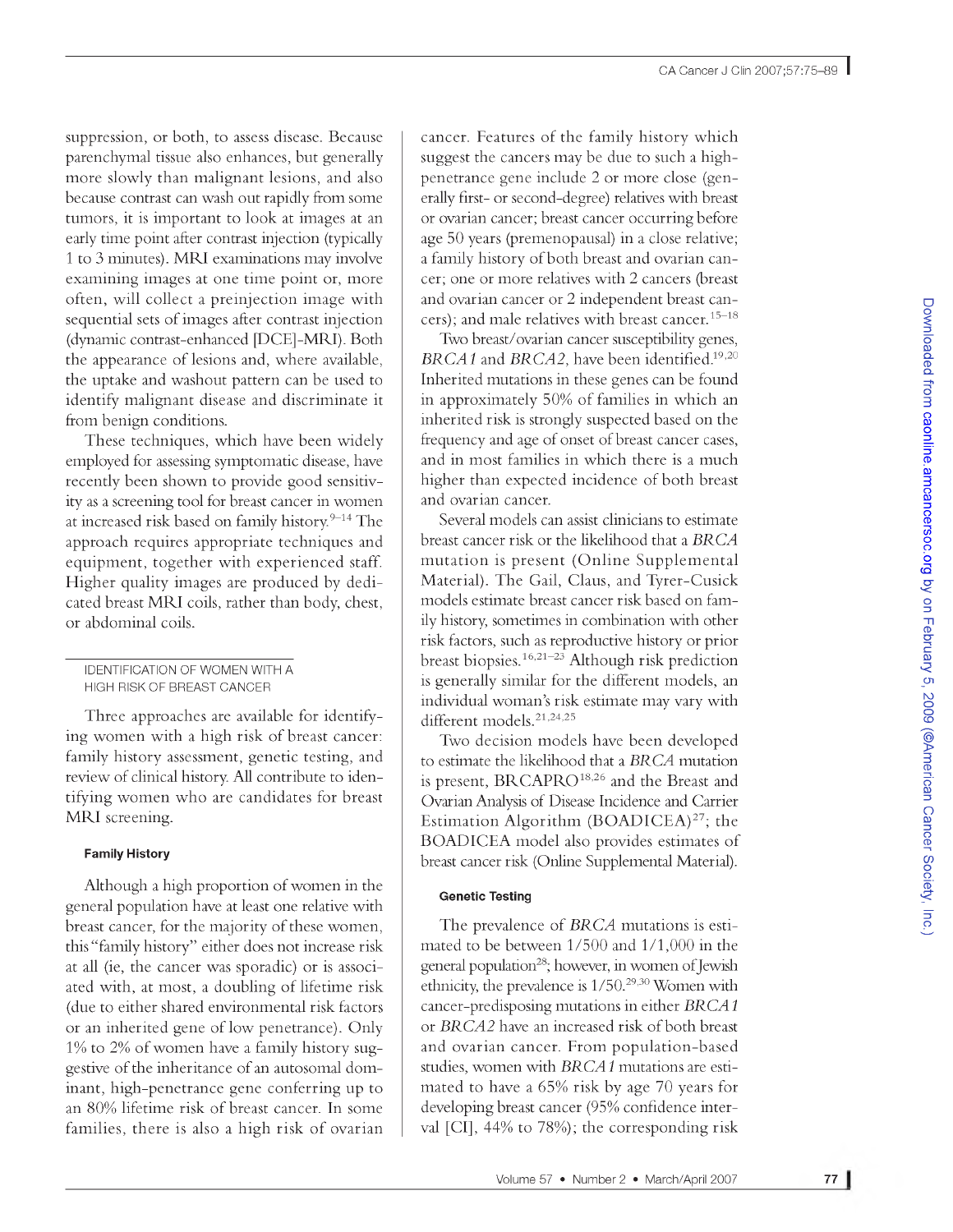for *BRC A2* mutations is 45% (95% CI, 31% to 56%).31 Risks estimated from cancer-prone families seen in referral centers are higher, with limit of risk in the 85% to 90% range.<sup>31</sup> These mutations follow an autosomal dominant pattern of transmission, which means that the sister, mother, or daughter of a woman with a *BRCA* mutation has a 50% chance of having the same mutation.

The benefits and risks of genetic testing are beyond the scope of this article, but are reviewed in the American Society of Clinical Oncology policy statement update on genetic testing for cancer susceptibility.32 Genetic testing for a *BRCA1* or *BRCA2* mutation is generally offered to adult members of families with a known *BRCA* mutation, or to women with at least a 10% likelihood of carrying such a mutation, based on either validated family history criteria or one of the above-mentioned models. If a woman from a family in which a *BRCA* mutation has been previously identified does not have that mutation, one can generally safely conclude that her breast cancer risk is no higher than it would have been if she did not have a family history of breast cancer. However, in a high-risk family without a known mutation, failure to find a mutation in a particular member does not reduce her risk estimate.

A high risk of breast cancer also occurs with mutations in the *TP53* gene (Li-Fraumeni syndrome) and the *PTEN* gene (Cowden and Bannayan-Riley-Ruvalcaba syndromes).<sup>33</sup> Accurate prevalence figures are not available, but these conditions appear to be very rare.  $34,35$ 

#### **Clinical Indicators of Risk**

Some clinical factors are associated with substantial breast cancer risk. Among women with Hodgkin disease, increased breast cancer risk has been consistently and significantly associated with mantle field radiation treatment. In several studies of women treated between 1955 and 1995, risk was inversely related to age at treatment in patients diagnosed between the ages of 10 to 30 years, with only slight or no increased risk when diagnosis was before age 10 years or after age 30 years.36-41 Risk following treatment with radiation and chemotherapy was half that of treatment with radiation alone in two

studies,39,42 which may reflect the effect of chemotherapy on earlier onset of menopause; risk was equivalent in a third study.<sup>43</sup> Risk of breast cancer significantly increased 15 to 30 years after radiation therapy.<sup>41</sup> More recently, treatment approaches have used lower doses of radiation and limited-field radiotherapy. In one study, which compared patients who received radiation therapy in 1966 to 1974 and 1975 to 1985, treatment in the later timeframe was not related to increased risk of breast cancer after a median follow up of 13 years, whereas patients treated between 1966 and 1974 were at increased risk, suggesting that Hodgkin disease survivors treated with current approaches will not face substantially increased breast cancer risk.<sup>44</sup>

Lobular carcinoma in situ (LCIS) and atypical lobular hyperplasia (ALH), together described as lobular neoplasia, are associated with substantially increased risk of subsequent breast cancer, with lifetime risk estimates ranging from 10% to 20%.45 This equates to a continuous risk of about 0.5% to 1.0% per year. The invasive cancers may be ipsilateral or contralateral, are usually invasive lobular cancers, and more than 50% of these diagnoses occur more than 15 years after the original diagnosis of LCIS. Similar findings have been reported by Fisher et al,<sup>46</sup> describing a 12-year update of 180 women with LCIS who were treated with local excision alone and followed by the National Surgical Adjuvant Breast Project (NSABP), as well as Li et al, who described the risk of invasive breast cancer among 4,490 LCIS patients using Surveillance, Epidemiology, and End Results (SEER) data between 1988 to 2001.47

Atypical ductal hyperplasia (ADH) is part of the continuum of ductal proliferative breast diseases ranging from usual ductal hyperplasia to ductal carcinoma in situ (DCIS). The literature review by Arpino et  $al<sup>45</sup>$  suggests a 4- to 5-fold increased risk of invasive breast cancer (compared with a 6- to 10-fold risk with LCIS) at a median follow up of 17 years, which is doubled if the woman has an associated family history of breast cancer. It is unclear, however, what percentage of the women with this family history and ADH are at this significantly increased risk because they are carriers of a *BRCA1* or *2* gene mutation.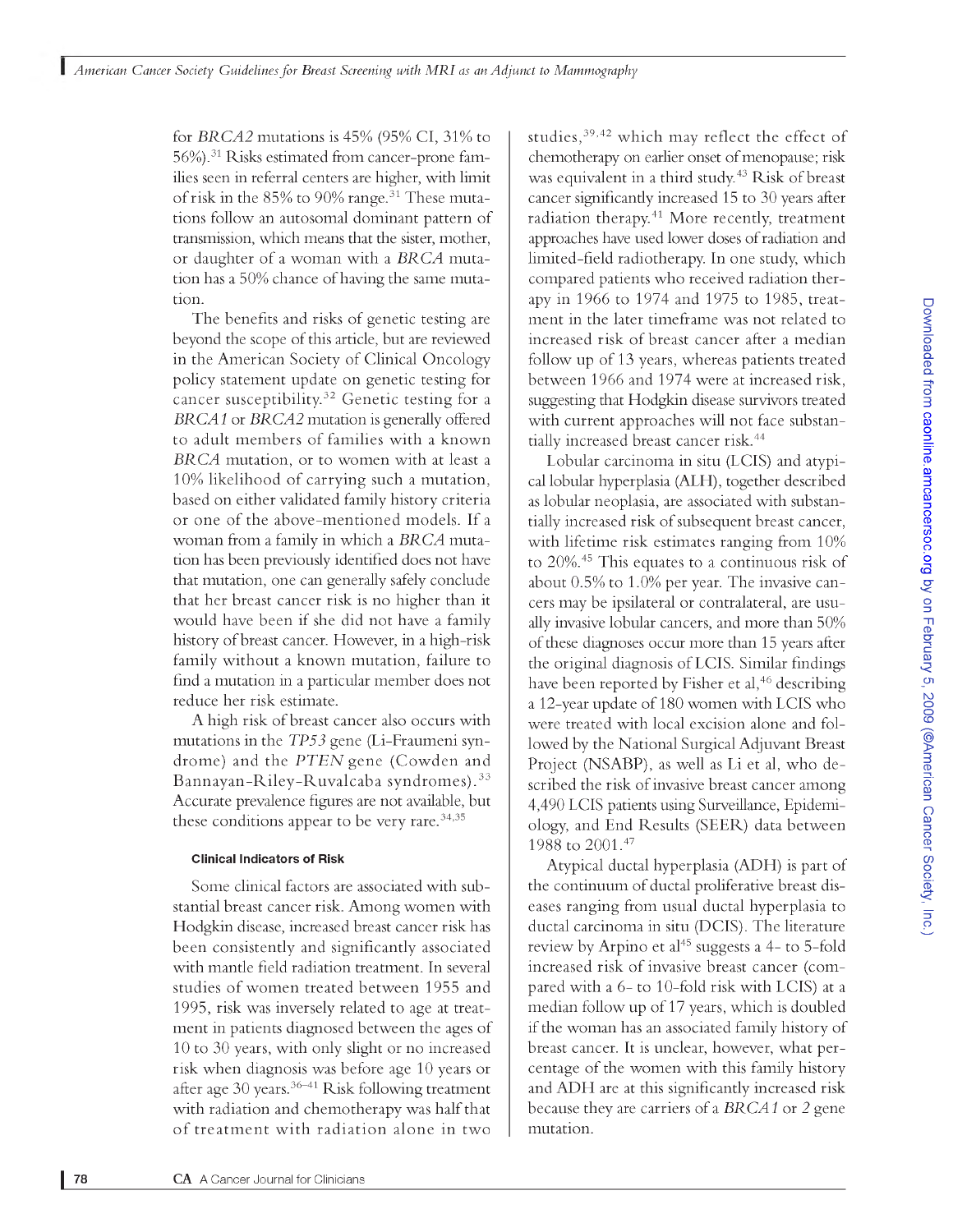Mammographic density has been shown to be a strong independent risk factor for the development of breast cancer.48-51 In several studies, women with the most breast density were found to have a 4- to 6-fold increased risk of breast cancer, compared with women with the least dense breasts.52-56 For example, women with 75% or higher mammographic density had a more than five-fold increased risk of breast cancer, compared with women with less than 1% density.57 In addition, it has been shown that malignant tumors of the breast are more likely to arise in the areas of greatest mammographic density, compared with the more fatty areas of the breast.<sup>58</sup>

The absolute risk of contralateral breast cancer in women with a personal history of breast cancer is estimated to be 0.5% to 1% per year, or 5% to 10% during the 10 years following diagnosis, significantly higher than that of the general population.<sup>59</sup> Hormone therapy and/or chemotherapy for the primary cancer is likely to subsequently lower the risk of contralateral breast cancer.

#### EVIDENCE AND RATIONALE

#### **Evidence of Efficacy from MRI Screening Studies**

In the mid to late 1990s, at least 6 prospective, nonrandomized studies were initiated in The Netherlands, the United Kingdom (UK), Canada, Germany, the United States (US), and Italy to determine the benefit of adding annual MRI to (film) mammography for women at increased risk of breast cancer. Some of the studies included ultrasound and/or clinical breast examination, as well. Despite substantial differences in patient population (age, risk, etc.) and MRI technique, all reported significantly higher sensitivity for MRI compared with mammography (or any of the other modalities). All studies that included more than one round of screening reported interval cancer rates below 10%. Participants in each of these 6 studies had either a documented *BRCA1* or *BRCA2* mutation or a very strong family history of breast cancer. Some of the studies included women with a prior personal history of breast cancer.

Kriege et al screened 1,909 unaffected women aged 25 to 70 years with an estimated 15% or higher lifetime risk of breast cancer (19% proven to have a *BRCA* mutation) at 6 centers across The Netherlands.<sup>9</sup> After a median of 3 rounds of screening, 50 breast cancers (44 invasive) were diagnosed. Eighty percent of the invasive cancers were detected by MRI, compared with 33% by mammography. However, mammography outperformed MRI for detecting DCIS. Of the invasive cancers, 43% were 1 cm or smaller in diameter, and 33% had spread to axillary lymph nodes. The specificity of MRI was 90%, compared with 95% for mammography.

Leach et al screened 649 unaffected women aged 35 to 49 years who had at least a 25% lifetime risk of breast cancer (19% proven to have a *BRCA* mutation) at 22 centers in the UK.<sup>11</sup> After a median of 3 rounds of screening, 35 cancers (29 invasive) were diagnosed. Sensitivity of MRI was 77%, compared with 40% for mammography, with specificities of 81% and 93%, respectively. MRI was most sensitive and mammography least sensitive for women with *BRCA1* mutations. Forty-five percent of the cancers were 1 cm or less in size, and 14% had spread to axillary lymph nodes. There were two interval cancers.

Warner et al screened 236 women aged 25 to 65 years with a *BRCA* mutation at a single center in Toronto for up to 3 years and detected 22 cancers (16 invasive).<sup>14</sup> Sensitivity of MRI was 77%, compared with 36% for mammography, with 50% of the cancers 1 cm or smaller, and 13% were node positive. There was one interval cancer. Specificity was 95% for MRI and 99.8% for mammography.

Kuhl et al screened 529 women aged 30 years and older with a lifetime breast cancer risk of at least 20% at a single center in Bonn for a mean of 5 years.10 They detected 43 cancers (34 invasive), with 1 interval cancer. The sensitivity of MRI was 91%, compared with 33% for mammography. The node positive rate was 16%. Specificity of both MRI and mammography was 97%.

The International Breast MRI Consortium screened 390 women aged 25 years and older with more than a 25% lifetime risk of breast cancer at 13 centers (predominantly in the US) on a single occasion.12 Four cancers were found by MRI, and only one of these by mammography. However, because the patients were not followed after screening, the false-negative rate could not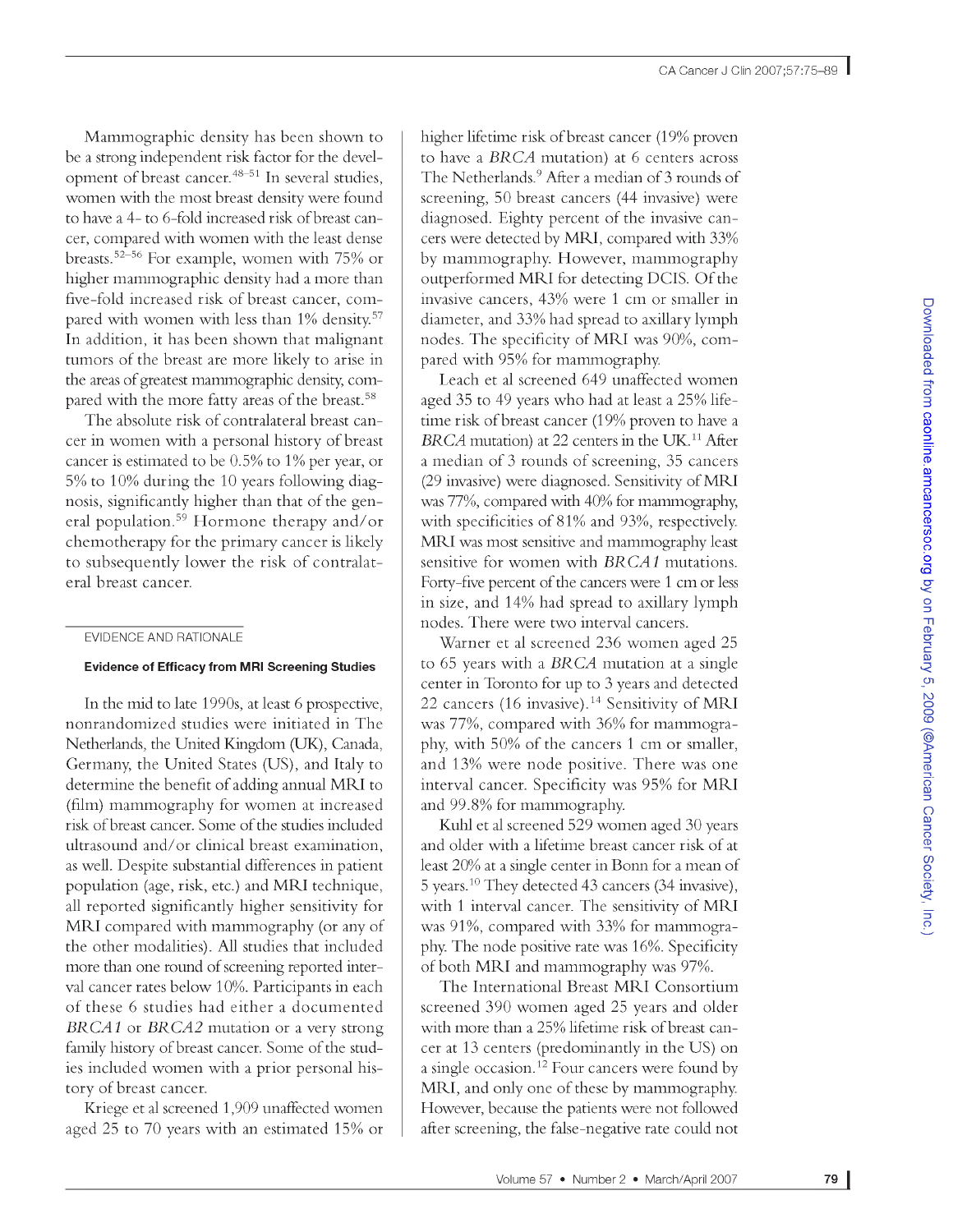|                 | <b>The Netherlands</b> | Canada    | <b>United Kingdom</b> | Germany   | <b>United States</b> | Italy     |
|-----------------|------------------------|-----------|-----------------------|-----------|----------------------|-----------|
| No. of centers  | 6                      |           | 22                    |           | 13                   | 9         |
| No. of women    | 1.909                  | 236       | 649                   | 529       | 390                  | 105       |
| Age range       | $25 - 70$              | $25 - 65$ | $35 - 49$             | $\geq 30$ | $\geq$ 25            | $\geq$ 25 |
| No. of cancers  | 50                     | 22        | 35                    | 43        | 4                    | 8         |
| Sensitivity (%) |                        |           |                       |           |                      |           |
| <b>MRI</b>      | 80                     | 77        | 77                    | 91        | 100                  | 100       |
| Mammogram       | 33                     | 36        | 40                    | 33        | 25                   | 16        |
| Ultrasound      | n/a                    | 33        | n/a                   | 40        | n/a                  | 16        |
| Specificity (%) |                        |           |                       |           |                      |           |
| <b>MRI</b>      | 90                     | 95        | 81                    | 97        | 95                   | 99        |
| Mammogram       | 95                     | > 99      | 93                    | 97        | 98                   | 0         |
| Ultrasound      | n/a                    | 96        | n/a                   | 91        | n/a                  | 0         |
|                 |                        |           |                       |           |                      |           |

|  | TABLE 2 Published Breast MRI Screening Study Results |  |  |
|--|------------------------------------------------------|--|--|
|--|------------------------------------------------------|--|--|

n/a = not applicable.

be determined. MRI specificity was 95%, compared with 98% for mammography.

In a study in Italy with 9 participating centers, Sardanelli et al screened 278 women aged 25 years and older; 27% carried a BRCA mutation or had a first-degree relative with a *BRC A* mutation.13 After a median of 1.4 rounds of screening, 18 cancers (14 invasive) were found. MRI sensitivity was 94%, compared with 59% for mammography, 65% for ultrasound, and 50% for clinical breast examination. MRI specificity was 99%.

Overall, studies have found high sensitivity for MRI, ranging from 71% to 100% versus 16% to 40% for mammography in these high-risk populations. Three studies included ultrasound, which had sensitivity similar to mammography. The Canadian, Dutch, and UK studies9,11,14 reported similar sensitivity (71% to 77%) within CIs for MRI, although the single-center study from Germany10 reported a higher sensitivity, which may reflect the concentration of radiological practice and higher patient volume per radiologist at a single center. There is evidence of a learning curve for radiologists conducting MRI breast screening, with the number of lesions investigated falling with experience.<sup>60</sup> The three multicenter studies reflect the likely initial effectiveness of this modality in a population context, and it is expected that, with training and advances in technology, sensitivity will increase further.

Table 2 provides a summary of these six screening studies.

Most of the available data are based on screening women at high risk due to family history and/or genetic mutations. More recently, smaller studies have provided information on the potential benefit of MRI screening for women with clinical factors that put them at increased risk. Preliminary data were obtained from one retrospective study, in which Port et  $a^{61}$  reviewed the screening results of 252 women with biopsyconfirmed LCIS and 126 women with atypical hyperplasia (either ductal or lobular), of whom half were screened with annual mammography and biennial clinical exams and half were also screened with MRI. The women who were screened with MRI were younger and more likely to have a strong family history. MRI screening offered a small advantage to patients with LCIS, but not atypical hyperplasia, and also resulted in increased biopsies: 6 cancers were detected by MRI in 5 women with LCIS (4% of patients undergoing MRI), and none were detected in women with atypical hyperplasia. Biopsies were recommended for 25% of MRI screened patients; 13% of biopsies had a cancer detected. All of the cancers in women screened with MRI were Stage  $0$  to I, whereas all of the cancers in women who were not screened with MRI were Stage I to II. Cancer was detected on the first MRI in 4 of 5 patients. The sensitivity of MRI was 75%, the specificity was 92%, and the positive predictive value was 13%.

## **Technological Limitations and Potential Harms Associated with MRI Screening**

Although the efficacy of breast MRI has been demonstrated, it does not achieve perfect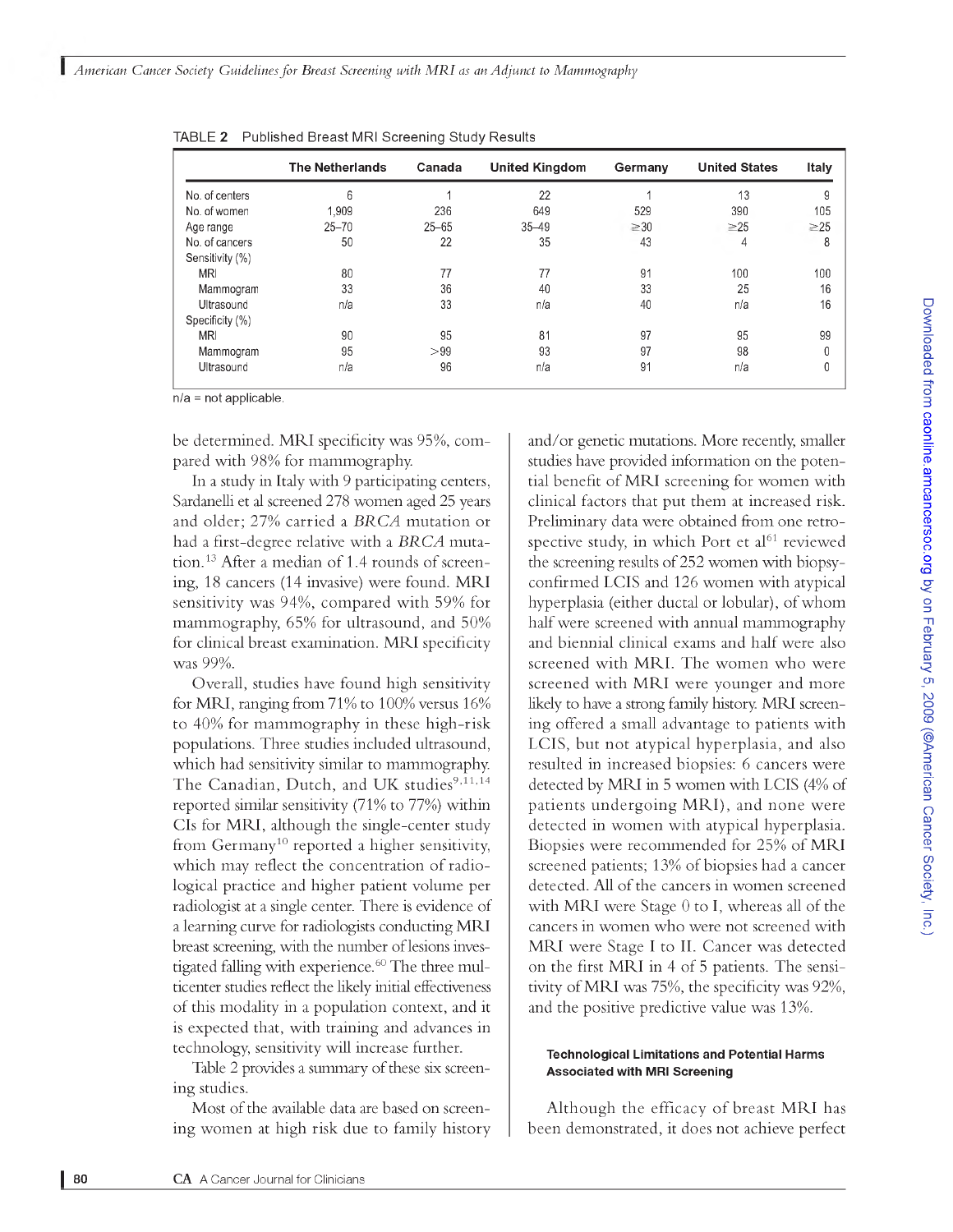|                 | <b>MRI</b>             |                       | Mammography            |                       |  |
|-----------------|------------------------|-----------------------|------------------------|-----------------------|--|
|                 | <b>The Netherlands</b> | <b>United Kingdom</b> | <b>The Netherlands</b> | <b>United Kingdom</b> |  |
| Positives       | 13.7%                  | 19.7%                 | 6.0%                   | 7.2%                  |  |
| <b>Recalls</b>  | 10.84%                 | 10.7%                 | 5.4%                   | 3.9%                  |  |
| <b>Biopsies</b> | 2.93%                  | 3.08%                 | 1.3%                   | 1.33%                 |  |
| Cancers         | 1.04%                  | 1.44%                 | 0.46%                  | 0.69%                 |  |
| False negatives | 0.23%                  | 0.43%                 | 0.81%                  | 1.52%                 |  |

**TABLE 3 Rates of Detection and Follow-up Tests for Screening MRI Compared with Mammography**

sensitivity or specificity in women undergoing screening, and as such, the issue of adverse consequences for women who do, but especially those who do not, have breast cancer is important to address. As with mammography and other screening tests, false negatives after MRI screening can be attributed to inherent technological limitations of MRI, patient characteristics, quality assurance failures, and human error; false positives also can be attributed to these factors, as well as heightened medicallegal concerns over the consequence of missed cancers. A patient's desire for definitive findings in the presence of a low-suspicion lesion may also contribute to a higher rate of benign biopsies. The consequences of all these factors include missed cancers, with potentially worse prognosis, as well as anxiety and potential harms associated with interventions for benign lesions.

The specificity of MRI is significantly lower than that of mammography in all studies to date, resulting in more recalls and biopsies. Call-back rates for additional imaging ranged from 8% to 17% in the MRI screening studies, and biopsy rates ranged from 3% to 15%.<sup>9-14</sup> However, several researchers have reported that recall rates decreased in subsequent rounds of screening: prevalence screens had the highest false-positive rates, which subsequently dropped to less than 10%.9,62,63 Most call backs can be resolved without biopsy. The call-back and biopsy rates of MRI are higher than for mammography in highrisk populations; while the increased sensitivity of MRI leads to a higher call-back rate, it also leads to a higher number of cancers detected. The proportion of biopsies that are cancerous (positive predictive value) is 20% to  $40\%$ .<sup>9-14</sup> Since false-positive results appear to be common,

more data are needed on factors associated with lower specificity rates.

Table 3 compares the likelihood of detection and follow-up tests for women who underwent screening MRI and mammography in two screening studies (Dutch and UK). The study populations differed, with the Dutch study having a wider age group and lower risk category, compared with the UK study.<sup>9,11</sup> This affected both the prevalence of cancer and the pick-up rate by modality in the two studies. These results, drawn from two trials, demonstrate the relatively high recall rate in the high-risk population, as well as the fact that MRI is a relatively new technique. Despite the high number of recalls, because of the high cancer rate, the rate of benign surgical biopsy in the UK study per cancer detected was similar to that experienced in the population-based national breast screening service. Recalls will inevitably lead to additional investigations, many of which will not demonstrate that cancer is present.

Given the high rate of cancer combined with the risk of false-positive scans in a high-risk population undergoing MRI-based screening, the psychological health of these women merits study. In a subgroup of 611 women in the UK study, 89% reported that they definitely intended to return for further screening, and only 1% definitely intended not to return. However, 4% found breast MRI "extremely distressing," and 47% reported still having intrusive thoughts about the examination 6 weeks afterward.<sup>64</sup>

In a sample of 357 women from the Dutch study, psychological distress remained within normal limits throughout screening for the group as a whole. However, elevated breast cancer-specific distress related to screening was found in excessive (at least once per week) breast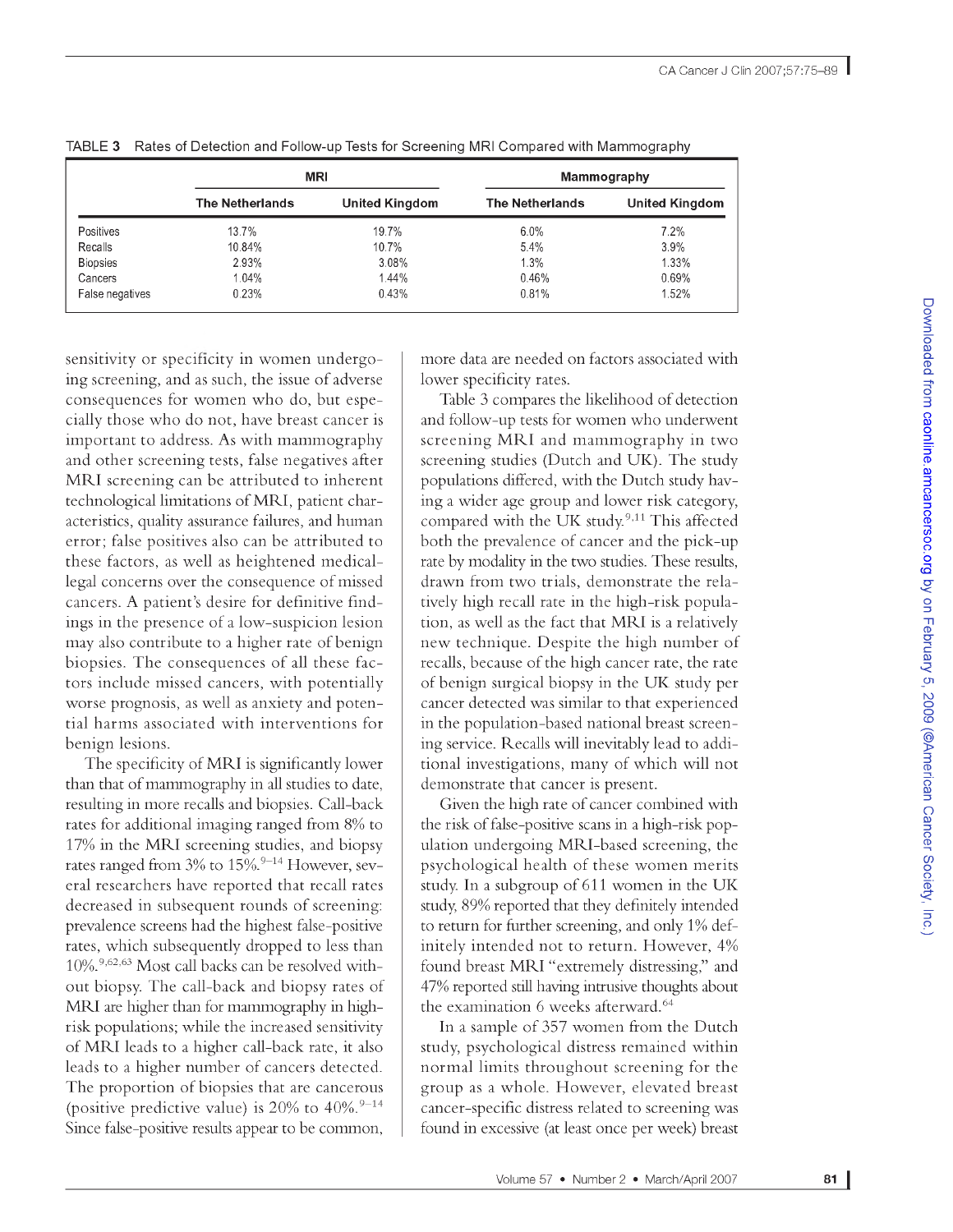self-examiners, risk overestimators, and women closely involved in the breast cancer case of a sister. At least 35% of the total sample belonged to one of these subgroups. It was recommended that patients in one of these vulnerable subgroups be approached for additional psychological support.<sup>65</sup>

In a small sample of women from the Toronto study followed over a course of 2 years, there was no evidence of any effect on global anxiety, depression, or breast cancer-related anxiety.<sup>66</sup> In another sample of 57 women, almost 50% had elevated baseline general and/or breast cancerspecific anxiety, but in 77% of cases this was attributed by the patients to life events, including relatives with cancer. A nonsignificant increase in general anxiety and breast cancer-related anxiety, compared with baseline, was found in the subset of women recalled for further imaging or biopsies.67 Follow-up time is still insufficient to determine whether anxiety scores return to baseline once the work up has been completed.

There is a special responsibility to alert patients to this technology, with its potential strengths and harms, and to be encouraging, while allowing for shared decision making. The interplay between risks, benefits, limitations, and harms is complicated by the fact that individual women likely will weigh these differently depending on their age, values, perception of risk, and their understanding of the issues. Steps should be taken to reduce anxiety associated with screening and the waiting time to diagnosis, and conscientious efforts should be made to inform women about the likelihood of both false-negative and false-positive findings. How information is conveyed to the patient greatly influences the patient's response: it is important that providers not convey an undue sense of anxiety about a positive MRI finding. While the high rate of biopsies and further investigations is acceptable in women with a high risk of breast cancer, the number of such investigations in women at lower risk will be much higher than would be appropriate, leading to the need to counsel women in lower risk categories that MRI screening is not advisable and that the harms are believed to outweigh the benefits. Such advice needs to be based on considerations of family history, genetic

mutation status, other risk factors, age, and mammographic breast density.

There are substantial concerns about costs of and limited access to high-quality MRI breast screening services for women with familial risk. In addition, MRI-guided biopsies are not widely available. With many communities not providing MRI screening and with MRI-guided biopsies not widely available, it is recognized that these recommendations may generate concerns in high-risk women who may have limited access to this technology.

The ability of MRI to detect breast cancer (both invasive and in situ disease) is directly related to high-quality imaging, particularly the signalto-noise ratio, as well as spatial resolution of the MR image. In order to detect early breast cancer (ie, small invasive cancers, as well as DCIS), simultaneous imaging of both breasts with high spatial resolution is favored. High spatial resolution imaging should be performed with a breast coil on a high field magnet with thin slices and high matrix (approximately 1 mm in-plane resolution). These technical parameters are considered to be the minimal requirements to perform an adequate breast MRI study. The ability to perform MRI-guided biopsy is absolutely essential to offering screening MRI, as many cancers (particularly early cancers) will be identified only on MRI. The American College of Radiology (ACR) is currently developing an accreditation process for performing breast MRI, and, in addition to the performance of high spatial resolution images, the ability to perform MRI intervention (ie, needle localization and/or biopsy) will be essential in order to obtain accreditation by this group. Accreditation will be voluntary and not mandatory. This guideline will likely be available in 2007.

There is a learning curve with respect to interpretation for radiologists. Published trial sites that experience a high volume of cases are experienced, but community practice groups have reported call-back rates over 50% in the majority of the studies that are interpreted. Experience and familiarity with patterns of enhancement, normal and possibly abnormal, are thought to decrease recall rates and increase positive biopsy rates. The ACR accreditation process will stipulate a minimum number of exams that must be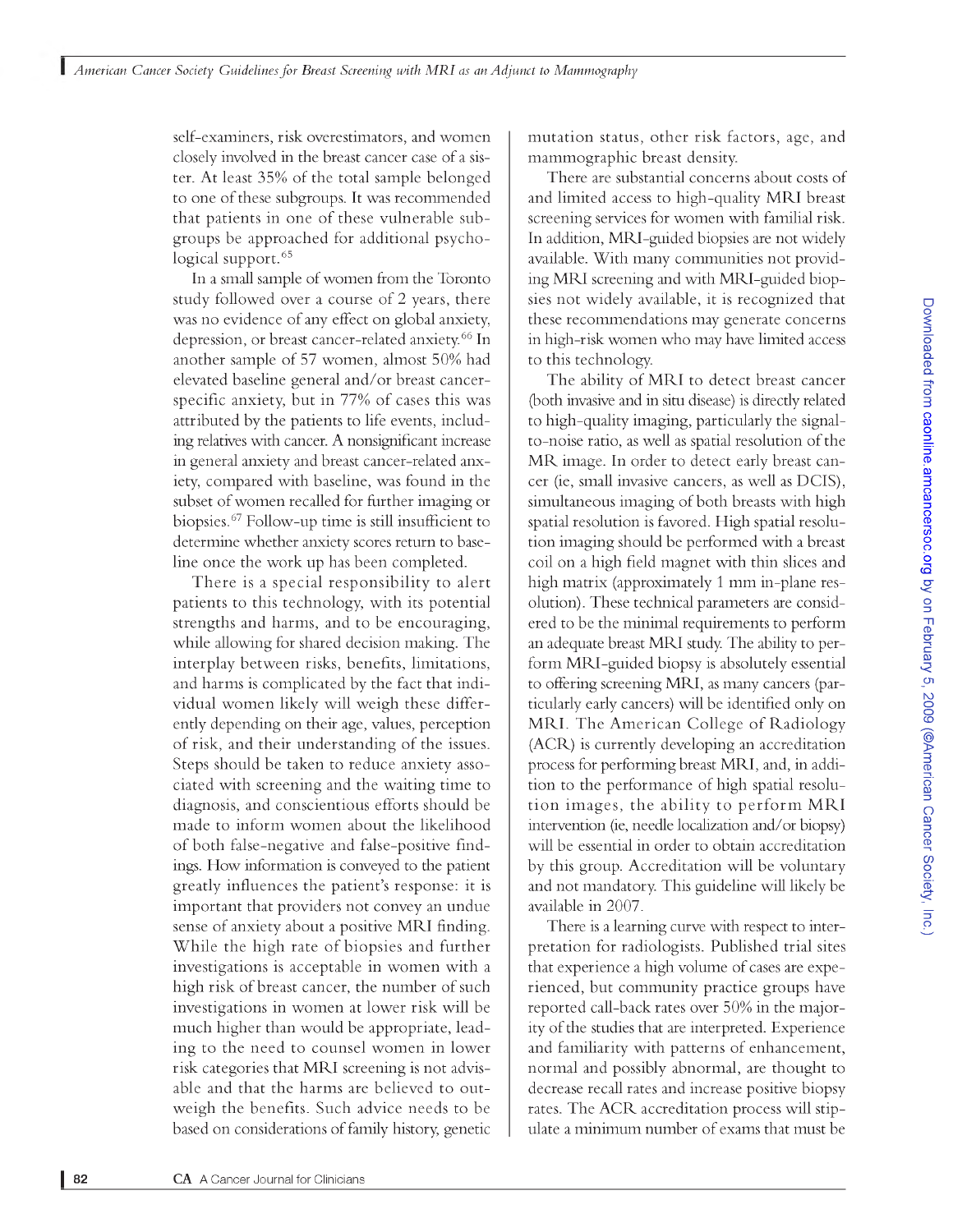read for training purposes and a minimum number for ongoing accreditation. Sites performing breast MRI are encouraged to audit their callback rates, biopsy rates, and positive biopsy rates.

## **Cost-effectiveness**

Only limited data are available on the costeffectiveness of breast MRI screening. One recent study modeled cost-effectiveness for adding MRI to mammography screening for women of different age groups who carry a BRCA1 or *BRCA2* mutation.68 The authors concluded that the cost per quality-adjusted life year (QALY) saved for annual MRI plus film mammography, compared with annual film mammography alone, varied by age and was more favorable in carriers of a mutation in *BRCA1* than *BRCA2* because *BRCA1* mutations confer higher cancer risk, and higher risk of more aggressive cancers, than *BRCA2* mutations.<sup>31</sup> Estimated cost per QALY for women aged 35 to 54 years was \$55,420 for women with a *BRCA1* mutation and \$130,695 for women with a *BRCA2* mutation. Cost-effectiveness was increased when the sensitivity of mammography was lower, such as in women with very dense breasts on mammography: estimated costs per QALY were \$41,183 for women with a *BRCA1* mutation and \$98,454 for women with a *BR\_CA2* mutation with dense breast tissue. The most important determinants of cost-effectiveness were breast cancer risk, mammography sensitivity, MRI cost, and quality of life gains from MRI.

An evaluation of the cost-effectiveness of the UK study<sup>69</sup> has determined that the incremental cost per cancer detected for women at approximately 50% risk of carrying a *BRCA* gene mutation was \$50,911 for MRI combined with mammography over mammography alone. For known mutation carriers, the incremental cost per cancer detected decreased to \$27,544 for MRI combined with mammography, compared with mammography alone. Analysis supporting the introduction of targeted MRI screening in the UK for high-risk women<sup>70</sup> identified the incremental cost of combined screening per QALY in 40- to 49-year-old women as \$14,005 for a *BRCA1* carrier with a 31% 10-year risk the group in which MRI screening is seen to be most effective; \$53,320 for women with a 12% 10-year risk; and \$96,379 for women with a 6% 10-year risk. For the 30- to 39-year-old age range, the incremental costs per QALY are \$24,275 for a *BRCA1* carrier with an 11% 10-year risk and \$70,054 for a women with a 5% 10-year risk. Based on these estimates, which are based on costs within the UK National Health Service, MRI screening will be offered to women at familial risk aged 30 to 39 years at a 10-year risk greater than 8%, and to women at familial risk aged 40 to 49 years at a 10-year risk greater than 20%, or greater than 12% when mammography has shown a dense breast pattern.

#### **Evidence Supporting Benefit of MRI Screening Among Women in Different Risk Categories**

The guideline recommendations were based on consideration of (1) estimates of level of risk for women in various categories and (2) the extent to which risk groups have been included in MRI studies, or to which subgroup-specific evidence is available. Because of the high false-positive rate of MRI screening, and because women at higher risk of breast cancer are much more likely to benefit than women at lower risk, screening should be recommended only to women who have a high prior probability of breast cancer. There is growing evidence that breast cancer in women with specific mutations may have biological and histological features that differ from sporadic cancers. This may result in observed variations in the sensitivity of MRI relative to mammography in detecting cancer in women with a *BRCA* mutation and those at high familial risk, but without mutations in these genes.<sup>11</sup>

## *Women at Increased Risk Based on Family History*

The threshold for defining a woman as having significantly elevated risk of breast cancer is based on expert opinion. Any woman with a *BRCA1* or *BRCA2* mutation should be considered at high risk. The panel has not restricted its recommendations *only* to women with *BRCA* mutations because *BRC A* testing is not always available or informative, and other risk indicators identify additional subsets of women with increased breast cancer risk. If mutation testing is not available, has been done and is noninformative, or if a woman chooses not to undergo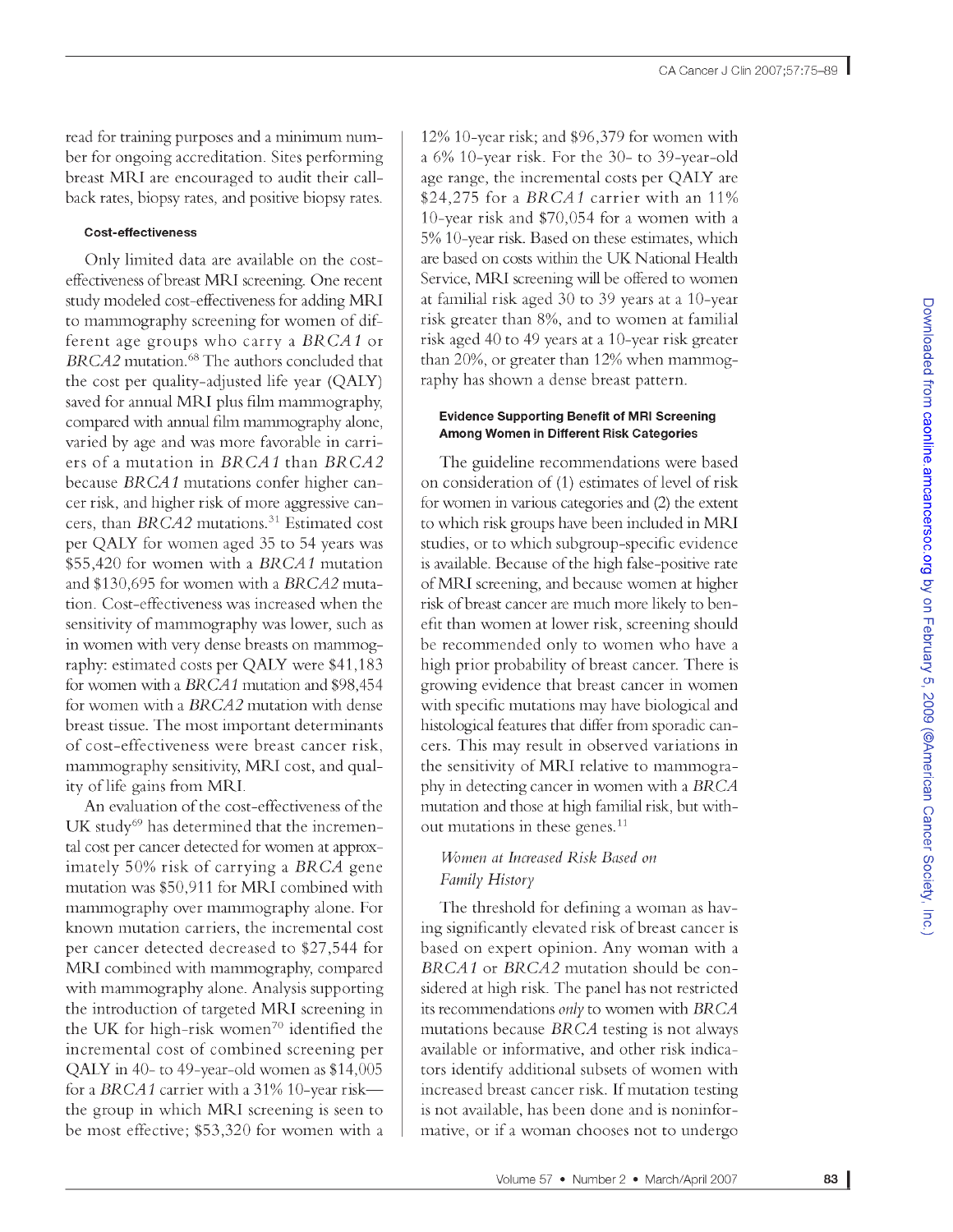| <b>Family History</b>                                                         | <b>BRCAPRO*18</b> | Claus <sup>16</sup> | Tyrer-Cuzick‡ <sup>23</sup> |
|-------------------------------------------------------------------------------|-------------------|---------------------|-----------------------------|
| 35-year-old woman<br>Mother BC 33                                             |                   |                     |                             |
| Maternal aunt BC 42                                                           | 19%               | 36%                 | 28%                         |
| 35-year-old woman<br>Paternal aunt BC 29, OC 49<br>Paternal grandmother BC 35 | 23%               | 24%                 | 32%                         |
| 35-year-old woman<br>Paternal aunt BC 29<br>Paternal grandmother BC 35        | 18%               | 24%                 | 31%                         |
| 35-year-old woman<br>Mother BC 51<br>Maternal aunt BC 60                      | 13%               | 18%                 | 23%                         |
| 35-year-old woman of Jewish ancestry<br>Mother BC 51<br>Maternal aunt BC 60   | 18%               | 18%                 | 28%                         |

BC = breast cancer.

OC = ovarian cancer.

\*BRCAPRO (1.4-2) Breast cancer risk calculated to age 85 years.

fBreast cancer risk calculated to age 79 years.

JBreast cancer risk calculated for lifetime. Other personal characteristics included in the Tyrer-Cuzick risk model for each case were age at menarche = 12; age at first birth = 28; height = 1.37 meters (5 feet, 4 inches); weight = 61 kg (134 lbs); woman has never used hormone replacement therapy (HRT); no atypical hyperplasia or lobular carcinoma in situ (LCIS).

testing, pedigree characteristics suggesting high risk may be considered. Very careful family history analysis is required, using tools such as BRCAPRO.18,26 Risk assessment is likely to offer the greatest potential benefit for women under the age of 40 years. Table 4 provides examples of women with a family history indicative of moderate and high risk. The online supplemental material provides guidance for accessing and using risk assessment models.

## *Women at Increased Risk Based on Clinical Factors*

Additional factors that increase the risk of breast cancer, and thus may warrant earlier or more frequent screening, include previous treatment with chest irradiation (eg, for Hodgkin disease), a personal history of LCIS or ADH, mammographically dense breasts, and a personal history of breast cancer, as discussed above. There are little data to assess the benefit of MRI screening in women with these risk factors. Women at increased risk or who are concerned about their risk may find it helpful to have their provider clarify the bases for MRI screening recommendations, as well as areas of uncertainty. For some women, mammography may be as effective as for women at average risk, and MRI screening may have little added benefit. In contrast, mammography is less effective in women with very dense breasts, and MRI screening may offer added benefit.

Women who have received radiation treatment to the chest, such as for Hodgkin disease, compose a well-defined group that is at high risk. Although evidence of the efficacy of MRI screening in this group is lacking, it is expected that MRI screening might offer similar benefit as for women with a strong family history, particularly at younger ages and within 30 years of treatment. Because of the high risk of secondary breast cancer in this group, MRI screening is recommended based on expert consensus opinion.

While lifetime risk of breast cancer for women diagnosed with LCIS may exceed 20%, the risk of invasive breast cancer is continuous and only moderate for risk in the 12 years following local excision.<sup>46</sup> Only one MRI screening study has included a select group of women with LCIS,<sup>61</sup>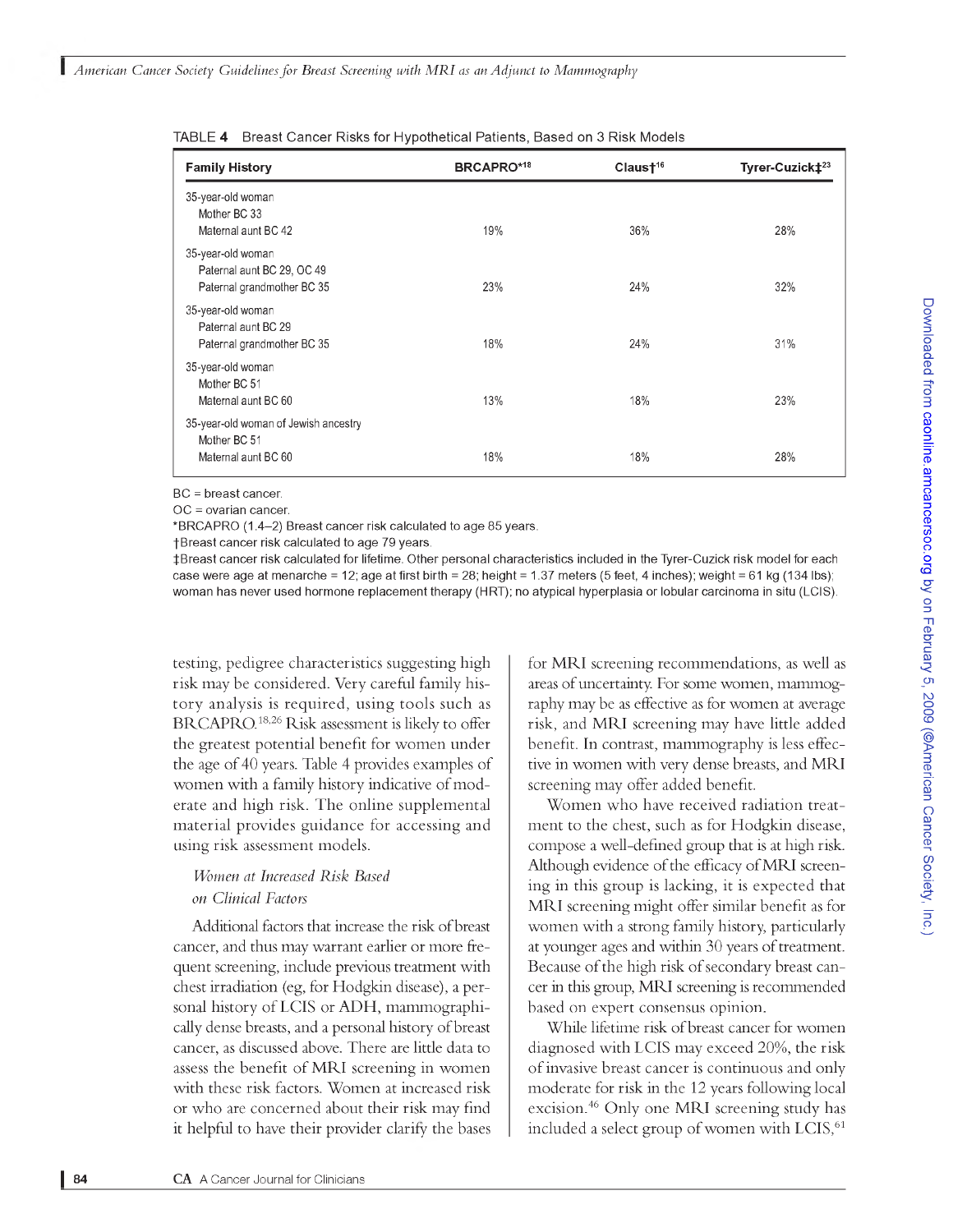which showed a small benefit over mammography alone in detecting cancer. This benefit was not seen in patients with atypical hyperplasia. MRI use should be decided on a case-by-case basis, based on factors such as age, family history, characteristics of the biopsy sample, breast density, and patient preference.

Although there have been several trials reported looking at the accuracy and positive predictive value of MRI and mammography in women with high breast density, all of these trials have been conducted in women with known or highly-suspected malignancies within the breast.71-74 To this point, there has been no Phase III randomized trial reported that has shown a reduction in either mortality or in the size of diagnosed breast cancer when comparing breast MRI with mammography in women with high mammographic density.

Scant data are available for MRI screening of women with a personal history of breast cancer. In one study, MRI detected more cancers in women who had both a personal history and a family history, compared with women at high risk based on family history alone.75 While women with a previous diagnosis of breast cancer are at increased risk of a second diagnosis, the ACS panel concluded that the estimated absolute lifetime risk of 10% does not justify a recommendation for MRI screening at the present time.

#### **Limitations of Evidence from MRI Studies and Research Needs**

Assiduous attempts were made to base recommendations on solid evidence. However, outcome data from screening MRI studies are not sufficient to form a solid basis for many of the recommendations. It was therefore necessary to rely on available inferential evidence and expert opinion to provide the guidance needed for patients and their health care providers.

Although the literature shows very good evidence for greater sensitivity of MRI than mammography and good evidence for a stage shift toward earlier, more favorable tumor stages by MRI in defined groups of women at increased risk, there are still no data on recurrence or survival rates, and therefore, lead-time bias is still a concern. Further, a large randomized, mortality endpoint study is unlikely to take place, and it will be necessary in the foreseeable future to rely on evidence of stage of disease and types of cancers. In the absence of randomized trials, recurrence and survival data will come from observational study designs.

The age at which screening should be initiated for women at high risk is not well established. The argument for early screening is based on the cumulative risk of breast cancer in women with *BRCA1* mutations and a strong family history of early breast cancer, which is estimated to be 3% by age 30 years and 19% by age 40 years.76 Population-based data also indicate that risk for early breast cancer is increased by a family history of early breast cancer.<sup>16</sup> Based on these observations, some experts have suggested that breast cancer screening begin 5 to 10 years before the earliest previous breast cancer in the family. In 1997, an expert panel suggested that screening be initiated at some time between the ages of 25 and 35 years for women with a *BRCA1* or *BRCA2* mutation.<sup>77</sup> Because these recommendations were based on limited observational data, the decision regarding when to initiate screening should be based on shared decision making, taking into consideration individual circumstances and preferences. No data are available related to the effectiveness of screening women beyond age 69 years with MRI and mammography versus mammography alone; most of the current data are based on screening in younger women, and thus, similar investigations are needed in older age cohorts. For most women at high risk, screening with MRI and mammography should begin at age 30 years and continue for as long as a woman is in good health.<sup>1</sup>

Most of the available data are based on annual MRI screening; there is a lack of evidence regarding shorter or longer screening intervals. Further, while good data are available for the first screening exam (ie, the "prevalent screen"), considerably less data are available from subsequent screening exams (ie, "incidence screens"), and the available data include relatively short followup times. Most studies of annual MRI have shown few interval cancers, certainly fewer than with mammography. Given the probably shorter duration of the detectable preclinical phase, or sojourn time, in women with *BRCA* mutations, MRI has demonstrated superiority to mammography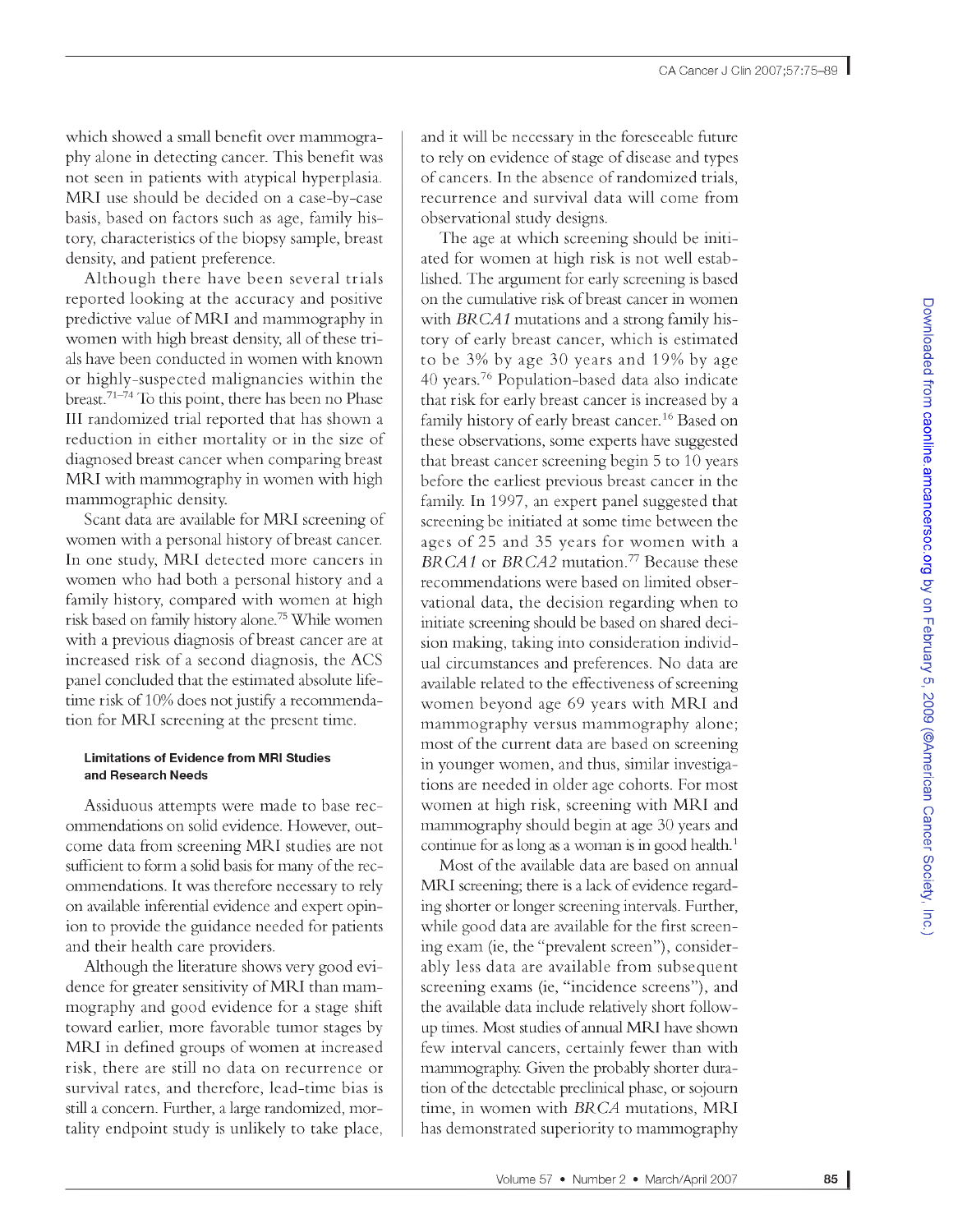in this regard. Therefore, to the best of our knowledge, MRI should be performed annually. However, in view of data suggesting that tumor doubling time in women with an inherited risk decreases with age,78 it is conceivable that older women can safely be screened less frequently than younger women. The available evidence is limited, and additional research regarding optimal screening interval by age and risk status is needed.

Some experts recommend staggering MRI screening and mammography screening every 6 months. The potential advantage of this approach is that it may reduce the rate of interval cancers. Other experts recommend MRI and mammography at the same time or within a short time period. This approach allows for the results of both screening tests to be interpreted together and reported to the patient at the same time. All of the clinical trials screened participants with both MRI and mammography at the same time. There is no evidence to support one approach over the other. For the majority of women at high risk, it is critical that MRI screening be provided in addition to, not instead of, mammography, as the sensitivity and cancer yield of MRI and mammography combined is greater than for MRI alone. However, where there is a concern about raised radiation sensitivity, it may be advisable to employ MRI alone despite the overall lower sensitivity.

In order to pursue answers to some of the unresolved questions related to the use of MRI and mammography to screen women at increased risk, it is important to develop creative strategies related to data gathering and study design. Multicenter studies can result in greater efficiency in accumulating sufficiently large enough data sets in this subgroup of women. Conventional study designs with randomization may prove difficult given the potential advantage of adding MRI to mammography in higher-risk groups, and thus, design strategies that utilize surrogate markers and historic controls may prove both more practical and feasible. To move forward, we encourage the development of a simple, common data collection protocol to capture information from the growing number of centers that offer MRI and formal systems to collect outcome data. Because many insurers presently cover MRI screening for high-risk women, it may be

economical to do prospective surveillance studies since screening costs are covered by third parties. A common surveillance protocol could permit pooling of data, much like presently is done within the framework of the National Cancer Institute's Breast Cancer Surveillance Consortium, a collaborative network of seven mammography registries in the United States with linkages to tumor and/or pathology registries that was organized to study the delivery and quality of breast cancer screening and related patient outcomes in the United States.79 We also encourage seeking opportunities for broad international research collaboration on study questions of common interest.

Several further clinical trials of screening women at increased risk of breast cancer are underway, including an international study of MRI and ultrasound in conjunction with the International Breast MRI Consortium and Cancer Genetics Network, and the American College of Radiology Imaging Network (ACRIN) 666 screening trial of mammography compared with ultrasound. An amendment to the ACRIN trial, 6666, will screen patients with one round of MRI.

#### **CONCLUSION**

Often no available screening modality is uniquely ideal. For breast MRI, there is an increasing body of observational data showing that screening can identify cancer in patients of specific risk groups, ie, high-risk patients facing a lifetime risk of  $\approx$  20–25% or greater related to family history as estimated by one or more of the different risk models. We have specified a range of risk because estimates from the risk models vary and because each of the risk models is imperfect. Furthermore, these models likely will continue to be refined over time; therefore, these risk estimates for different family history profiles are likely to change. Thus, when estimating patient risk it is important to always be certain that the most current model is being used. In addition to family history, clinical factors as described earlier may be a relevant factor in individualized decisions about MRI screening when family history alone does not predict a risk of approximately 20-25%.

Several studies have demonstrated the ability of MRI screening to detect cancer with early-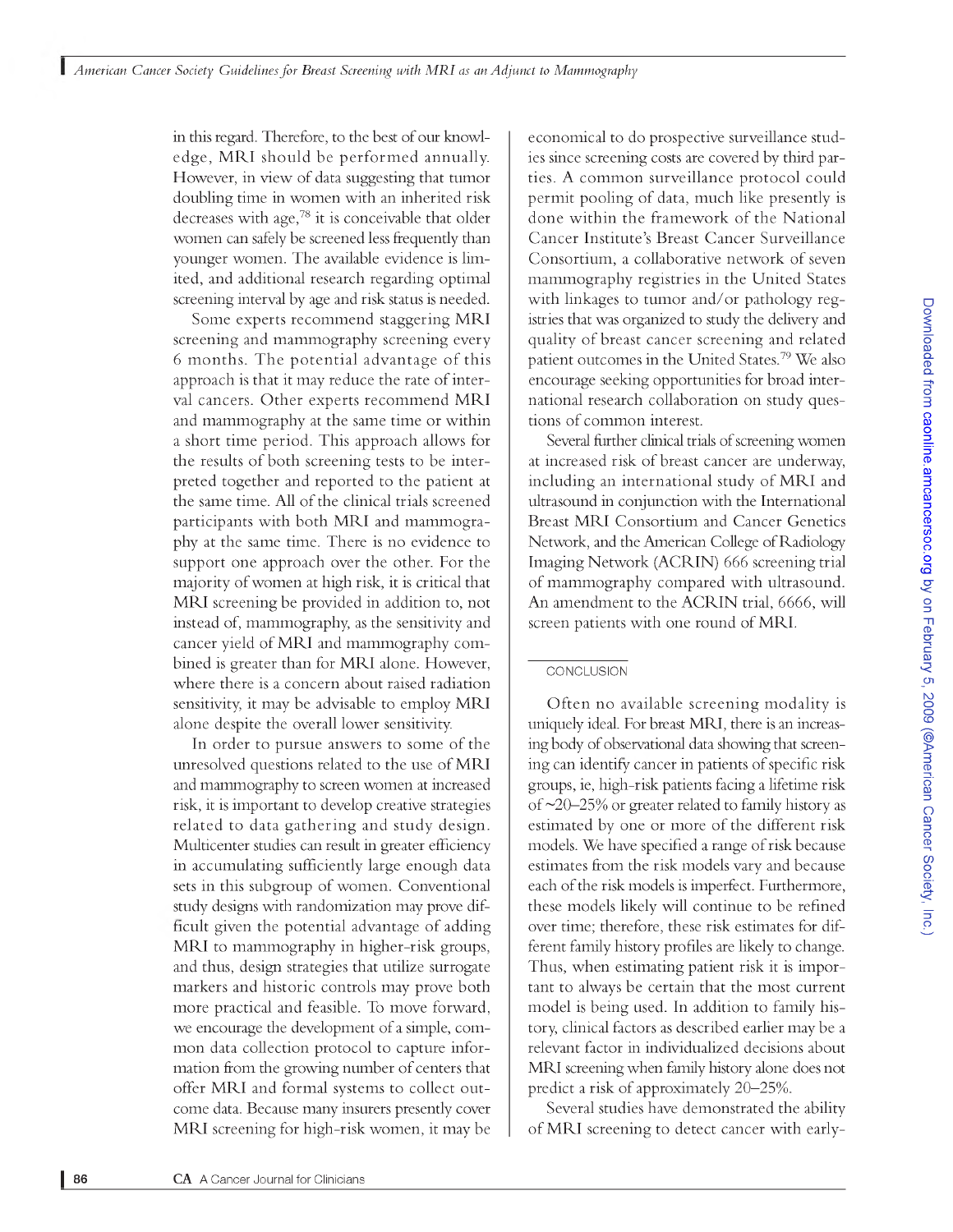stage tumors that are associated with better outcomes. While survival or mortality data are not available, MRI has higher sensitivity and finds smaller tumors, compared with mammography, and the types of cancers found with MRI are the types that contribute to reduced mortality. It is reasonable to extrapolate that detection of noninvasive (DCIS) and small invasive cancers will lead to mortality benefit.

The guideline recommendations for MRI screening as an adjunct to mammography for women at increased risk of breast cancer take into account the available evidence on efficacy and effectiveness of MRI screening, estimates of level of risk for women in various categories based on both family history and clinical factors, and expert consensus opinion where evidence for certain risk groups is lacking. All of these groups of women should be offered clinical trials of MRI screening, if available. Women should be informed about the benefits, limitations, and potential harms of MRI screening, including the likelihood of false-positive findings. Recommendations are conditional on an acceptable level of quality of MRI screening, which should be performed by experienced providers in facilities that provide MRI-guided biopsy for the follow up of any suspicious results.

#### ACKNOWLEDGEMENT

We thank Julie Culver, MS, CGC, for her assistance in preparing materials related to breast cancer risk assessment.

ACS BREAST CANCER ADVISORY GROUP

Members: Christy A. Russell, MD (Chair); Associate Professor of Medicine, Keck School of

#### **REFERENCES**

3. Gilles R, Guinebretiere JM, Toussaint C, et al. Locally advanced breast cancer: contrast-enhanced subtraction MR imaging of response to preoperative chemotherapy. R adiology 1994;191:633-638. 4. Harms SE, Flamig DP, Hesley KL, et al. MR. imaging of the breast with rotating delivery of excitation off resonance: clinical experience with pathologic correlation. Radiology 1993;187:493-501. 5. Fischer U, von Heyden D, Vosshenrich R, et al.

Signal characteristics of malignant and benign lesions in dynamic 2D-MRT of the breast (in German). Rofo 1993;158:287-292.

6. Boetes C, Barentsz JO, Mus RD, et al. MR characterization of suspicious breast lesions with a gadolinium-enhanced TurboFLASH subtraction technique. R adiology 1994;193:777-781.

7. Liu PF, Debatin JF, Caduff RF, et al. Improved diagnostic accuracy in dynamic contrast enhanced MRI of the breast by combined quantitative and qualitative analysis. Br J Radiol 1998;71:501-509.

8. Orel SG, Schnall MD. MR imaging of the breast for the detection, diagnosis, and staging of breast cancer. Radiology 2001;220:13-30.

Co-Director of USC/Norris Breast Center, Los Angeles, CA; Barbara Andreozzi; Prevention Chair, Montana Comprehensive Cancer Control Coalition; and Community Development Specialist, Montana State University Extension Service, Anaconda, MT; Gena R. Carter, MD; Radiologist, InMed Diagnostic Women's Center, Norwell, MA; Lynn Erdman, RN, MS; Senior Vice President, North Carolina and South Carolina, American Cancer Society, South Atlantic Division, Charlotte, NC; W. P. Evans, III, MD; Professor of Radiology; and Director of the University of Texas Southwestern Center for Breast Care, Dallas, TX; Herschel W. Lawson, MD; Senior Medical Advisor, Division of Cancer Prevention and Control, Centers for Disease Control and Prevention, Atlanta, GA; Maggie Rinehart-Ayers, PhD, **PT**; Associate Professor and Director of Clinical Education, Thomas Jefferson University, Jefferson College of Health Professions, Philadelphia, PA; Carolyn D. Runowicz, MD; Professor of Obstetrics and Gynecology; NEU Chair in Experimental Oncology; and Director of the Neag Comprehensive Cancer Center, University of Connecticut Health Center, Farmington, CT; Debbie Saslow, PhD; Director, Breast and Gynecologic Cancer, Cancer Control Science Department, American Cancer Society, Atlanta, GA; Stephen Sener, MD; Vice Chairman, Department of Surgery, Evanston Northwestern Health Care, Evanston, IL; and Professor of Surgery, Northwestern University Feinberg School of Medicine, Chicago, IL; Robert A. Smith, PhD; Director, Cancer Screening, Cancer Control Science Department, American Cancer Society, Atlanta, GA; William C. Wood, MD; Professor; and Chairman, Department of Surgery, Emory University School of Medicine, Atlanta, GA

Medicine, University of Southern California; and

<sup>1.</sup> Smith RA, Saslow D, Sawyer KA, et al. American Cancer Society guidelines for breast cancer screening: update 2003. CA Cancer J Clin 2003;53:141-169.

<sup>2.</sup> Heywang-Kobrunner SH, Bick U, Bradley WG Jr, et al. International investigation of breast MRI: results of a multicentre study (11 sites) concerning diagnostic parameters for contrast-enhanced MRI based on 519 histopathologically correlated lesions. Eur Radiol 2001;11:531-546.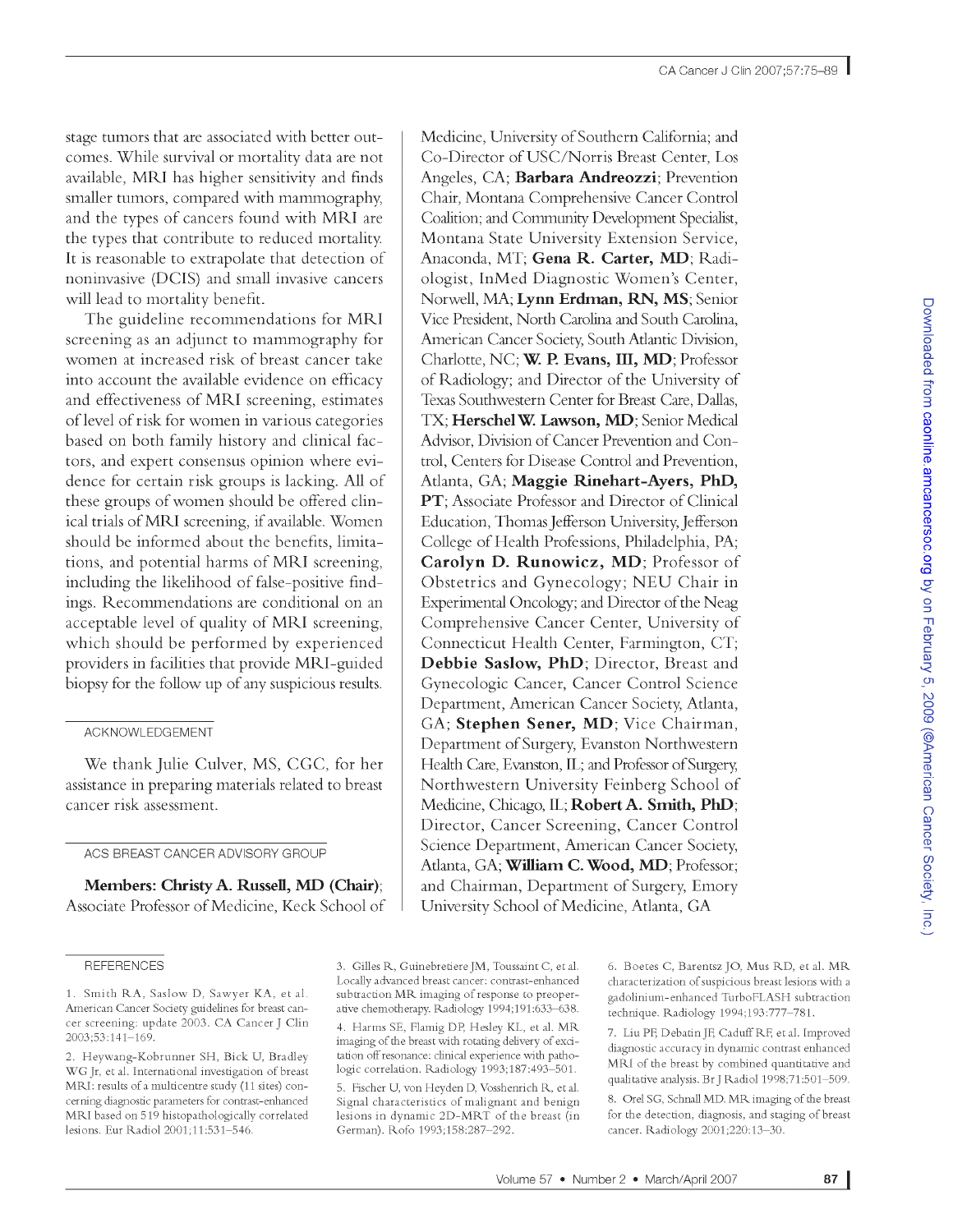9. Kriege M, Brekelmans CT, Boetes C, et al. Efficacy of MRI and mammography for breastcancer screening in women with a familial or genetic predisposition. N Engl J Med 2004;351:427-437.

10. Kuhl CK, Schrading S, Leutner CC, et al. Mammography, breast ultrasound, and magnetic resonance imaging for surveillance of women at high familial risk for breast cancer. J Clin Oncol 2005;23:8469-8476.

11. Leach MO, Boggis CR, Dixon AK, et al. Screening with magnetic resonance imaging and mammography of a UK population at high familial risk of breast cancer: a prospective multicentre cohort study (MARIBS). Lancet 2005;365: 1769-1778.

12. Lehman CD, Blume JD, Weatherall P, et al. Screening women at high risk for breast cancer with mammography and magnetic resonance imaging. Cancer 2005;103:1898-1905.

13. Sardanelli F. Breast MR imaging in women at high risk of breast cancer. Is something changing in early breast cancer detection? Eur Radiol. In press.

14. Warner E, Plewes DB, Hill KA, et al. Surveillance of *BRCA1* and *BRCA2* mutation carriers with magnetic resonance imaging, ultrasound, mammography, and clinical breast examination. JAMA 2004;292:1317-1325.

15. U.S. Preventive Services Task Force. Genetic risk assessment and *BRCA* mutation testing for breast and ovarian cancer susceptibility: recommendation statement. Ann Intern Med 2005; 143:355-361.

16. Claus EB, Risch N, Thompson WD. Autosomal dominant inheritance of early-onset breast cancer. Implications for risk prediction. Cancer 1994;73: 643-651.

17. Palomaki GE, McClain MR, Steinort K, et al. Screen-positive rates and agreement among six family history screening protocols for breast/ ovarian cancer in a population-based cohort of 21- to 55-year-old women. Genet Med 2006;  $8:161-168.$ 

18. Parmigiani G, Berry D, Aguilar O. Determining carrier probabilities for breast cancer-susceptibility genes BRCA1 and BRCA2. Am J Hum Genet 1998;62:145-158.

19. Miki Y, Swensen J, Shattuck-Eidens D, et al. A strong candidate for the breast and ovarian cancer susceptibility gene BRCA1. Science 1994;266:66-71.

20. Wooster R, Neuhausen SL, Mangion J, et al. Localization of a breast cancer susceptibility gene, BRCA2, to chromosome 13q12-13. Science 1994;265:2088-2090.

21. Amir E, Evans DG, Shenton A, et al. Evaluation of breast cancer risk assessment packages in the family history evaluation and screening programme. J Med Genet 2003;40:807-814.

22. Gail MH, Brinton LA, Byar DP, et al. Projecting individualized probabilities of developing breast cancer for white females who are being examined annually. J Natl Cancer Inst 1989;81:1879-1886.

23. Tyrer J, Duffy SW, Cuzick J. A breast cancer prediction model incorporating familial and personal risk factors. Stat Med 2004;23:1111-1130.

24. Domchek SM, Eisen A, Calzone K, et al. Application of breast cancer risk prediction models in clinical practice. J Clin Oncol 2003;21:593-601. 25. McTiernan A, Kuniyuki A, Yasui Y, et al. Comparisons of two breast cancer risk estimates in women with a family history of breast cancer. Cancer Epidemiol Biomarkers Prev 2001;10:333-338.

26. Berry DA, Parmigiani G, Sanchez J, et al. Probability of carrying a mutation of breast-ovarian cancer gene BRCA1 based on family history. J Natl Cancer Inst 1997;89:227-238.

27. Antoniou AC, Pharoah PP, Smith P, Easton DF. The BOADICEA model of genetic susceptibility to breast and ovarian cancer. Br J Cancer 2004;91:1580-1590.

28. Petrucelli N, Daly MB, Culver JOB, et al. *BR CA1* and *BR CA2* Hereditary Breast/Ovarian Cancer. Gene Reviews. Available at: http://www. genetests.org/query?dz=brca1. Accessed Decem ber 28, 2006.

29. Roa BB, Boyd AA, Volcik K, Richards CS. Ashkenazi Jewish population frequencies for com mon mutations in *BRCA1* and *BRCA2*. Nat Genet 1996;14:185-187.

30. Struewing JP, Hartge P, Wacholder S, et al. The risk of cancer associated with specific mutations of *BRCA1* and *BRCA2* among Ashkenazi Jews. N Engl J Med 1997;336:1401-1408.

31. Antoniou A, Pharoah PD, Narod S, et al. Average risks of breast and ovarian cancer associated with *BRCA1* or *BRCA2* mutations detected in case series unselected for family history: a com bined analysis of 22 studies. Am J Hum Genet 2003;72:1117-1130.

32. American Society of Clinical Oncology. American Society of Clinical Oncology policy statement update: genetic testing for cancer susceptibility. J Clin Oncol 2003;21:2397-2406.

33. Garber JE, Offit K. Hereditary cancer predisposition syndromes. J Clin Oncol 2005;23:276-292.

34. Schneider KA, DiGianni LM, Patenaude AF, et al. Accuracy of cancer family histories: comparison of two breast cancer syndromes. Genet Test 2004;8:222-228.

35. Zbuk KM, Stein JL, Eng C. PTEN Hamartoma Tumor Syndrome (PHTS). Gene Reviews. Available at: http://www.genetests.org/query?dz=phts. Accessed October 17, 2006.

36. Aisenberg AC, Finkelstein DM, Doppke KP et al. High risk of breast carcinoma after irradiation of young women with Hodgkin's disease. Cancer 1997;79:1203-1210.

37. Bhatia S, Robison LL, Oberlin O, et al. Breast cancer and other second neoplasms after childhood Hodgkin's disease. N Engl J Med 1996;334:745-751.

38. Hancock SL, Tucker MA, Hoppe RT. Breast cancer after treatment of Hodgkin's disease. J Natl Cancer Inst 1993;85:25-31.

39. Swerdlow AJ, Barber JA, Hudson GV, et al. Risk of second malignancy after Hodgkin's disease in a collaborative British cohort: the relation to age at treatment. J Clin Oncol 2000;18:498-509.

40. Travis LB, Hill D, Dores GM , et al. Cumulative absolute breast cancer risk for young women treated for Hodgkin lymphoma. J Natl Cancer Inst 2005;97:1428-1437.

41. Wahner-Roedler DL, Nelson DF, Croghan IT, et al. Risk of breast cancer and breast cancer characteristics in women treated with supradiaphragmatic radiation for Hodgkin lymphoma: Mayo Clinic experience. Mayo Clin Proc 2003;78:708-715.

42. van Leeuwen FE, Klokman WJ, Stovall M, et al. Roles of radiation dose, chemotherapy, and h orm onal factors in breast cancer following Hodgkin's disease. J Natl Cancer Inst 2003; 95:971-980.

43. Bhatia S, Yasui Y, Robison LL, et al. High risk of subsequent neoplasms continues with extended follow-up of childhood Hodgkin's disease: report from the Late Effects Study Group. J Clin Oncol 2003;21:4386-4394.

44. Tinger A, Wasserman TH, Klein EE, et al. The incidence of breast cancer following mantle field radiation therapy as a function of dose and technique. Int J Radiat Oncol Biol Phys 1997; 37:865-870.

45. Arpino G, Laucirica R, Elledge RM. Premalignant and in situ breast disease: biology and clinical implications. Ann Intern Med 2005; 143:446-457.

46. Fisher ER, Land SR, Fisher B, et al. Pathologic findings from the National Surgical Adjuvant Breast and Bowel Project: twelve-year observations concerning lobular carcinoma in situ. Cancer 2004; 100:238-244.

47. Li CI, Malone KE, Saltzman BS, Daling JR. Risk of invasive breast carcinoma among women diagnosed with ductal carcinoma in situ and lobular carcinoma in situ, 1988-2001. Cancer 2006;106:2104-2112.

48. Boyd NF, Lockwood GA, Martin LJ, et al. Mammographic densities and breast cancer risk. B reast Dis 1998;10:113-126.

49. Oza AM, Boyd NF. Mammographic parenchymal patterns: a marker of breast cancer risk. Epidemiol Rev 1993;15:196-208.

50. Saftlas AF, Szklo M. Mammographic parenchymal patterns and breast cancer risk. Epidemiol Rev 1987;9:146-174.

51. Warner E, Lockwood G, Tritchler D, Boyd NF. The risk of breast cancer associated with mamm ographic parenchym al patterns: a meta-analysis of the published literature to examine the effect of method of classification. Cancer Detect Prev 1992;16:67-72.

52. Barlow WE, White E, Ballard-Barbash R, et al. Prospective breast cancer risk prediction model for women undergoing screening mammography. J Natl Cancer Inst 2006;98:1204-1214.

53. Boyd NF, Byng JW, Jong RA, et al. Quantitative classification of mammographic densities and breast cancer risk: results from the Canadian National Breast Screening Study. J Natl Cancer Inst 1995; 87:670-675.

54. Brisson J, Merletti F, Sadowsky NL, et al. Mammographic features of the breast and breast cancer risk. Am J Epidemiol 1982;115:428-437.

55. Byrne C, Schairer C, Wolfe J, et al. Mammographic features and breast cancer risk: effects with time, age, and menopause status. J Natl Cancer Inst 1995;87:1622-1629.

56. Vacek PM, Geller BM. A prospective study of breast cancer risk using routine mammographic breast density measurements. Cancer Epidemiol Biomarkers Prev 2004;13:715-722.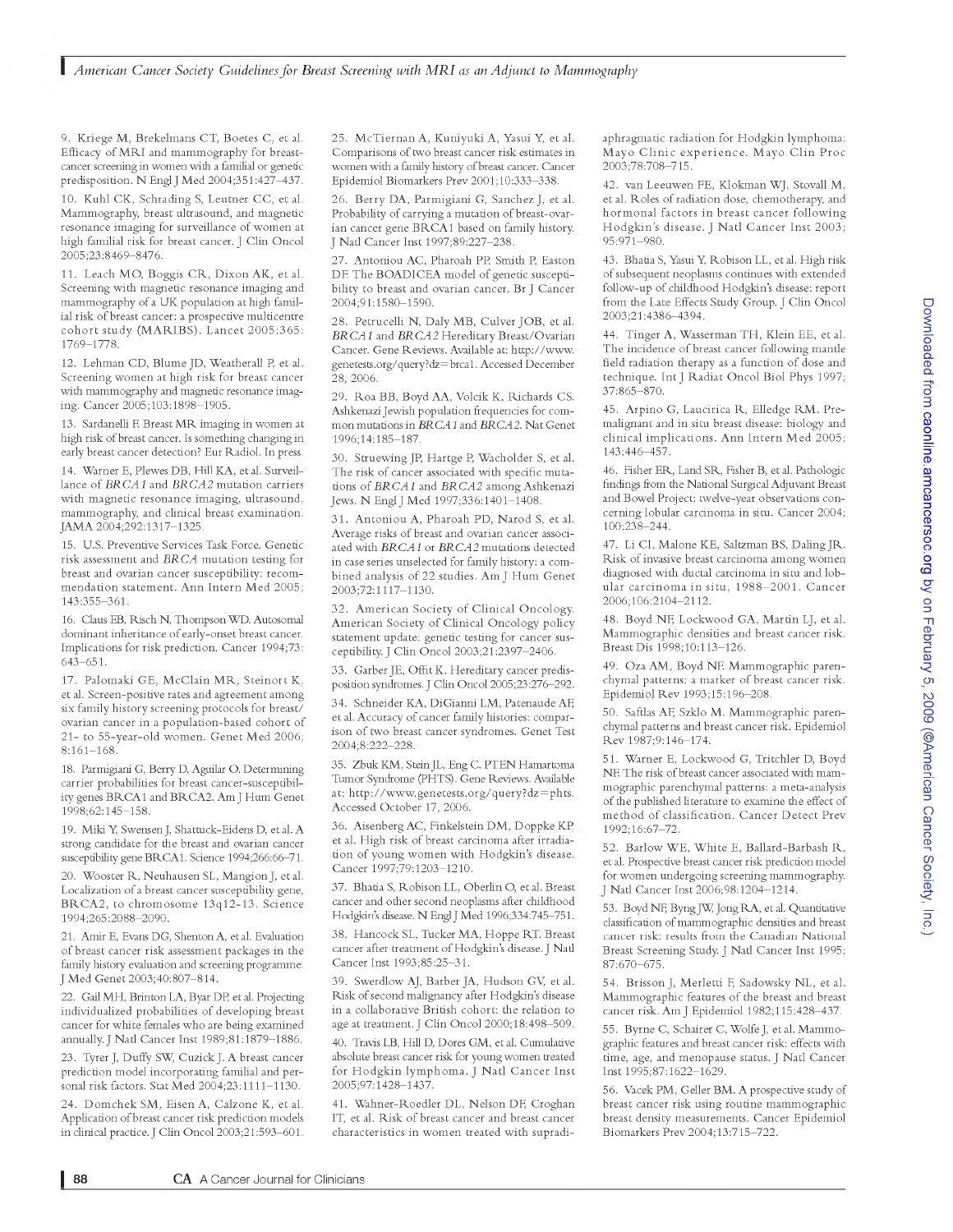57. Ursin G, Ma H, Wu AH, et al. Mammographic density and breast cancer in three ethnic groups. Cancer Epidemiol Biomarkers Prev 2003;12: 3 32-338.

58. Ursin G, Hovanessian-Larsen L, Parisky YR, et al. Greatly increased occurrence of breast cancers in areas of mammographically dense tissue. Breast Cancer Res 2005;7:R605-R608.

59. Fowble B, Hanlon A, Freedman G, et al. Second cancers after conservative surgery and radiation for stages I-II breast cancer: identifying a subset of women at increased risk. Int J Radiat Oncol Biol Phys 2001;51:679-690.

60. Warren RM, Pointon L, Thompson D, et al. Reading protocol for dynamic contrast-enhanced MR images of the breast: sensitivity and specificity analysis. R adiology 2005;236:779-788.

61. Port ER, Park A, Borgen PI, et al. Results of MRI screening for breast cancer in high-risk patients with LCIS and atypical hyperplasia. Ann Surg Oncol 2007; Jan 7 [E pub ahead of print].

62. Warner E, Causer PA. MRI surveillance for hereditary breast-cancer risk. Lancet 2005;365: 1747-1749.

63. Kuhl CK, Schmutzler RK, Leutner CC, et al. Breast MR imaging screening in 192 women proved or suspected to be carriers of a breast cancer susceptibility gene: preliminary results. Radiology 2000;215:267-279.

64. Anderson J, Walker LG, Leach MO. Magnetic resonance imaging: an acceptable way of screening women with a family history of breast cancer. Breast Cancer Res Treat 2004;88(suppl):S188.

65. van Dooren S, Seynaeve C, Rijnsburger AJ, et al. Exploring the course of psychological distress around two successive control visits in women at hereditary risk of breast cancer. Eur J Cancer 2005;41:1416-1425.

66. Warner E. Intensive radiologic surveillance: a focus on the psychological issues. Ann Oncol 2004;15(suppl):I43-I47.

67. Hill K, Warner E. Are clinical breast examination and breast self-examination a source of stress or relief for BRCA mutation carriers? In: Programs and abstracts of the 29th Annual San Antonio Breast Cancer Symposium; December 14-17, 2006; San Antonio, Texas. Abstract 4036.

68. Plevritis SK, Kurian AW, Sigal BM, et al. Costeffectiveness of screening *BRCA1/2* mutation carriers with breast magnetic resonance imaging. JAMA 2006;295:2374-2384.

69. Griebsch I, Brown J, Boggis C, et al. Costeffectiveness of screening with contrast enhanced magnetic resonance imaging vs X-ray mammography of women at a high familial risk of breast cancer. Br J Cancer 2006;95:801-810.

70. National Institute for Clinical Excellence (NICE), National Collaborating Centre for Primary Care. Familial breast cancer—The classification and care of women at risk of familial breast cancer in primary, secondary and tertiary care. Partial update. Draft for consultation. May 2006. Available at: http://www.nice.org.uk/download.aspx?o=317667. Accessed December 29, 2006.

71. Berg WA, Gutierrez L, NessAiver MS, et al. Diagnostic accuracy of mammography, clinical examination, US, and MR imaging in preoperative assessment of breast cancer. Radiology 2004;233:830-849.

72. Bluemke DA, Gatsonis CA, Chen MH, et al. Magnetic resonance imaging of the breast prior to biopsy. JAMA 2004;292:2735-2742.

73. Echevarria JJ, Martin M, Saiz A, et al. Overall breast density in MR mammography: diagnostic and therapeutic implications in breast cancer. J Comput Assist Tomogr 2006;30:140-147.

74. Sardanelli F, Giuseppetti GM, Panizza P, et al. Sensitivity of MRI versus mammography for detecting foci of multifocal, multicentric breast cancer in fatty and dense breasts using the whole-breast pathologic examination as a gold standard. AJR Am J Roentgenol 2004;183:1149-1157.

75. Morris EA, Liberman L, Ballon DJ, et al. MRI of occult breast carcinoma in a high-risk population. AJR Am J Roentgenol 2003;181:619-626.

76. Easton DF, Ford D, Bishop DT. Breast and ovarian cancer incidence in BRCA1-mutation carriers. Breast Cancer Linkage Consortium. Am J Hum Genet 1995;56:265-271.

77. Burke W, Daly M, Garber J, et al. Recommendations for follow-up care of individuals with an inherited predisposition to cancer. II. BRCA1 and BRCA2. Cancer Genetics Studies Consortium. JAMA 1997;277:997-1003.

78. Tilanus-Linthorst MM, Kriege M, Boetes C, et al. Hereditary breast cancer growth rates and its impact on screening policy. Eur J Cancer 2005;41:1610-1617.

79. National Cancer Institute, Division of Cancer Control and Population Sciences, Applied Research Program. Breast Cancer Surveillance Consortium: Evaluating Screening Performance in Practice. NIH Publication No. 04-5490. Bethesda, MD: National Cancer Institute, National Institutes of Health, U. S. Department of Health and Human Services; 2004. Available at: [http://breastscreening.](http://breastscreening) cancer.gov/espp.pdf. Accessed December 29, 2006.